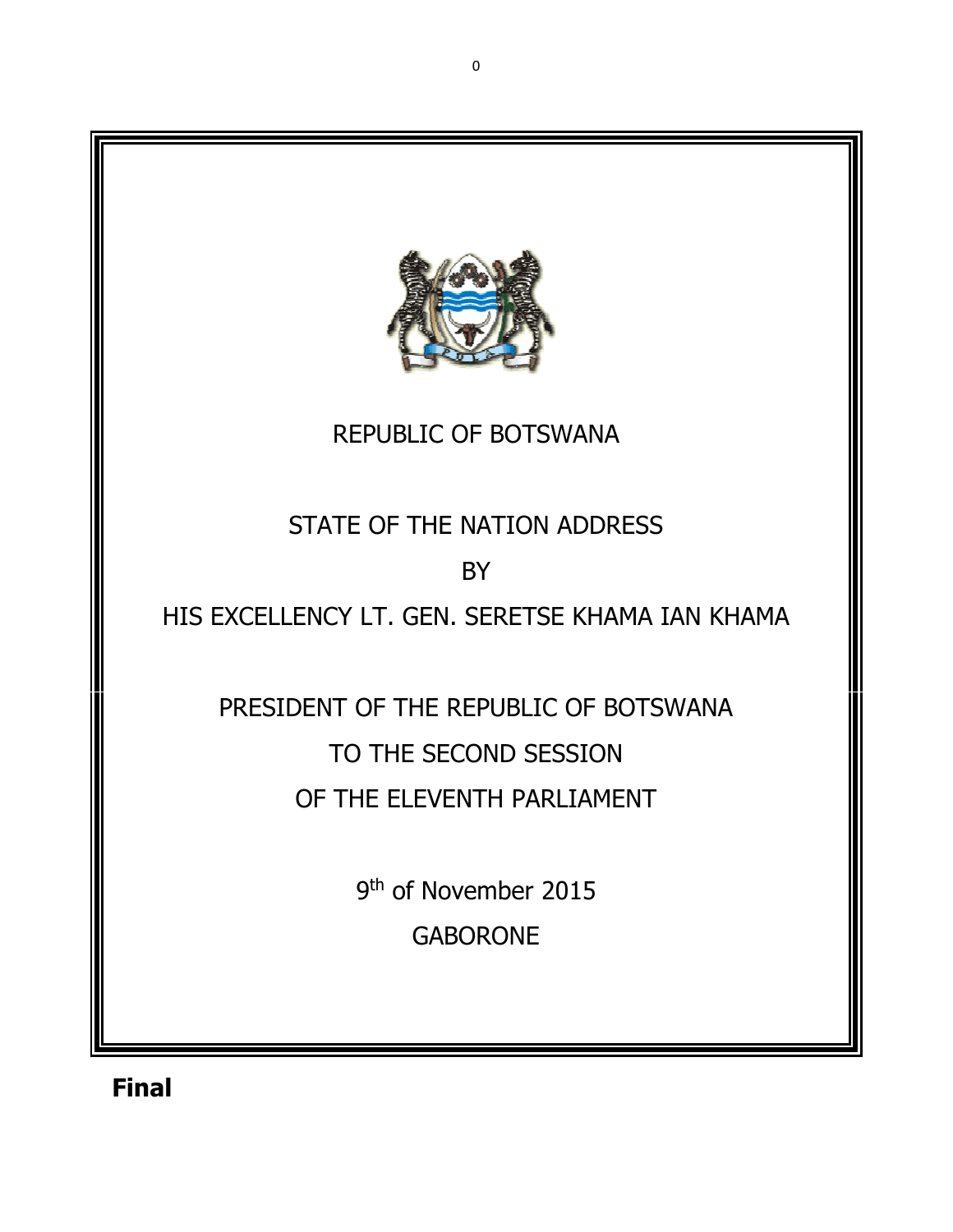#### INTRODUCTION

1. Madam Speaker, may I request that we observe a minute of silence for those who have departed during the past year. I thank you.

2. Madam Speaker, it is once again my pleasure to report on Government's perspective of where we are and where we intend to go along our path towards an even better Botswana. In this journey Government's goals have been constant.

- We continue to seek a Botswana where sustained development is achieved through inclusive, diversified economic growth that further advances us to high income status;
- As democrats, we remain committed to ensuring that our citizens are politically and socially, as well as economically, empowered to live dignified lives;
- We are steadfast in our commitment that the custodians of our future, our talented youth, possess the moral and intellectual discipline, as well as material means, to take full advantage of emerging opportunities, while overcoming any challenges they may face, in this ever changing globalised world;
- We thus envision a society in which all shall share in the resources of our homeland through common values, as well as rights and responsibilities.

3. As our resources are finite, we must focus on our national priorities; which include accelerated job creation, the eradication of abject poverty and the provision of quality education. We will also have to continue to commit considerable resources to improving health care, including the war on HIV/AIDS. Given current circumstance, we further recognise an urgent need to improve the capacity and management of our water supply, while at the same time moving beyond the outages we have hereto experienced as we become an energy surplus nation.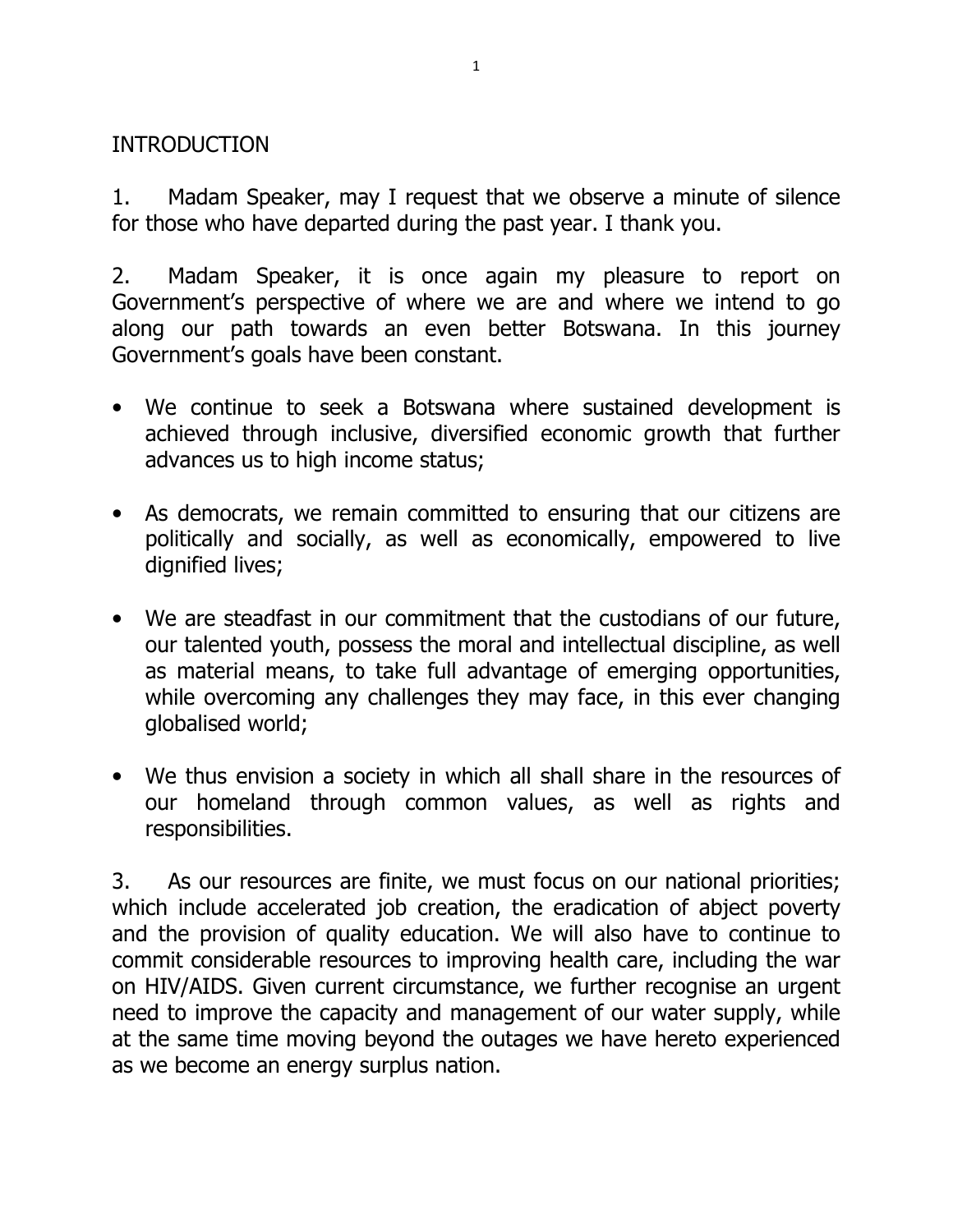4. As we begin the countdown to the  $50<sup>th</sup>$  Anniversary of our Republic, let us accept that we have reached a stage where a major choice must be made. We can either become more productive by working together to reach our goals; or we can allow individual desires and potentially debilitating divisions to rob us of further progress.

5. As a nation we can only achieve our full potential if our individual interests remain subordinate to the national interest. Our greatest strength over the past five decades has been our capacity to find common ground in our planning. This administration has in this respect consistently sought consensus by reaching out to all sections of the public, through our various, well known forms of consultation. This has given us a clear roadmap to guide us to our destination.

6. Madam Speaker, it is in the nature of any journey to be confronted with emerging challenges beyond one's control, such as the onset of drought or current global economic trends, which have been characterised by greater market volatility; as was reflected in the abrupt fall in the price of most mineral commodities including diamonds earlier this year. It is in this context that Government further recognised the need to take bold, proactive measures to stimulate the local economy while quickening the pace of public sector delivery.

7. The Economic Stimulus Programme (ESP) that I unveiled last month is a holistic action plan for achieving the goals of stimulating economic growth, accelerated employment creation and the promotion of economic diversification. The following have been identified as key sectors that will drive the programme: Infrastructure, Agriculture, Tourism and Manufacturing and Services, enabled by the establishment of Special Economic Zones (SEZs) and the Economic Diversification Drive (EDD). In addition to stimulating inclusive economic growth a key ESP objective is to re-boot Government to ensure the urgent delivery of existing national priorities. The programme thus targets key areas where there is a backlog of public projects as well as labour intensive opportunities to promote local enterprise. ESP implementation will thus further focus on: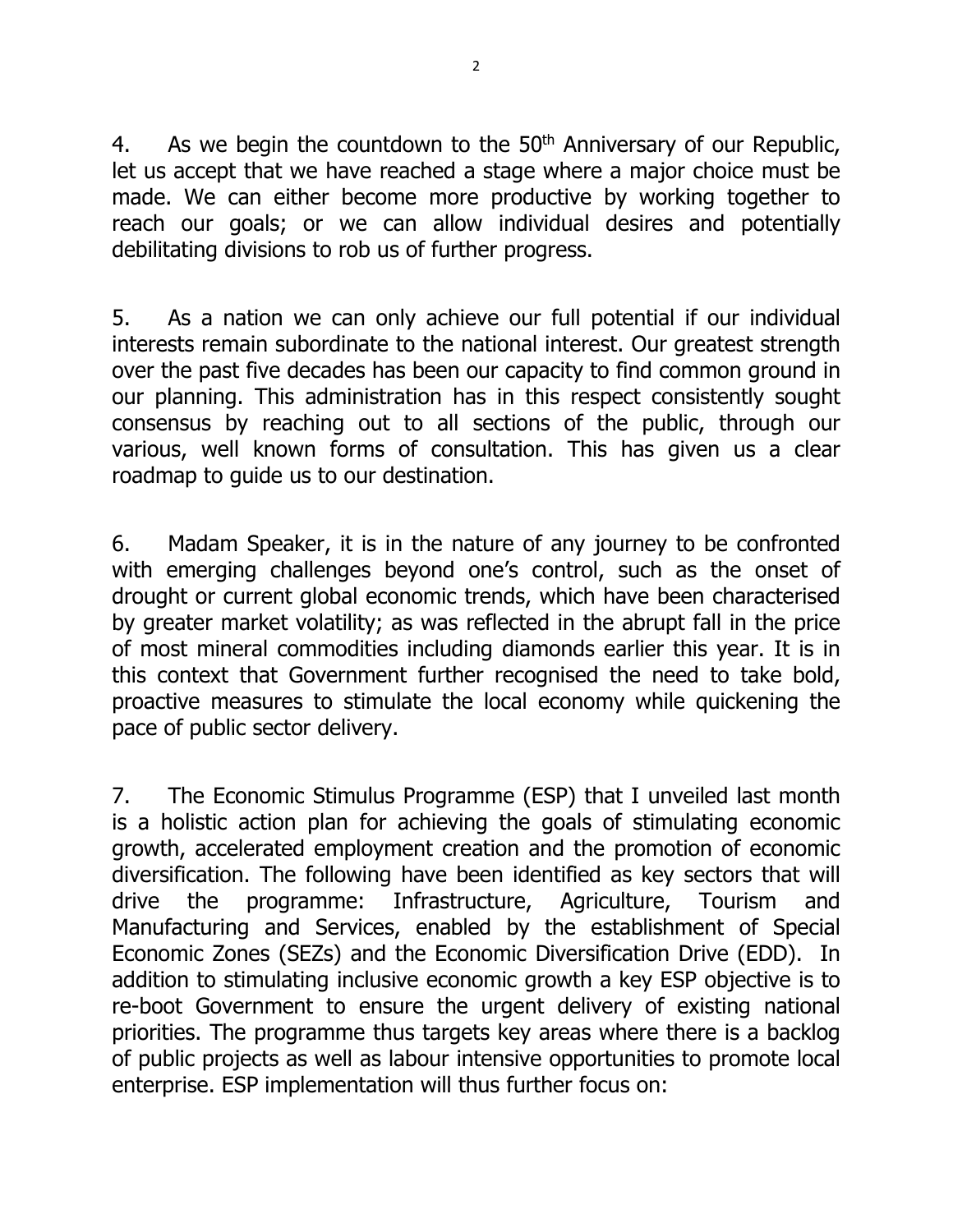- Accelerated land servicing
- Boosting local manufacturing and services with increased citizen participation;
- Road construction:
- Achieving food security and job creation through improved agricultural production;
- Kick-starting economic activities in rural areas;
- Improved education and healthcare through the upgrading of facilities; and
- Leveraging ICT for the creation of an e-society through expanded eservices.

8. To further ensure its delivery, ESP is being coordinated by His Honour the Vice President who is being assisted by a Cabinet Sub-Committee supported by a Technical Committee and District Development Committees. To strengthen the overall coordination of local delivery, District Commissioners will report on progress directly to the Ministry of State President. In addition, the delivery of ESP will be facilitated by a high level Project Implementation Unit.

# Economic Outlook

9. Madam Speaker, the introduction of ESP is consistent with the need for us to constantly adjust to changing economic circumstances. Unfortunately, we still find ourselves in a post-2008 global economy that is characterised by slower growth and greater uncertainty. Having weathered the initial storms of the downturn we had hoped for a more robust and stable global market than currently prevails for our exports and services. In this regard, the latest indicators suggest a decline in the demand for our diamonds during the second half of the current financial year that will be greater than what we experienced in 2008-09.

10. The latest estimates from Statistics Botswana indicate that in real terms, the domestic economy expanded by 4.4% in 2014 compared to 9.3% in 2013, due to decreased growth in both mining and non-mining sectors. Growth in the mining sector was 4.5% in 2014, down from the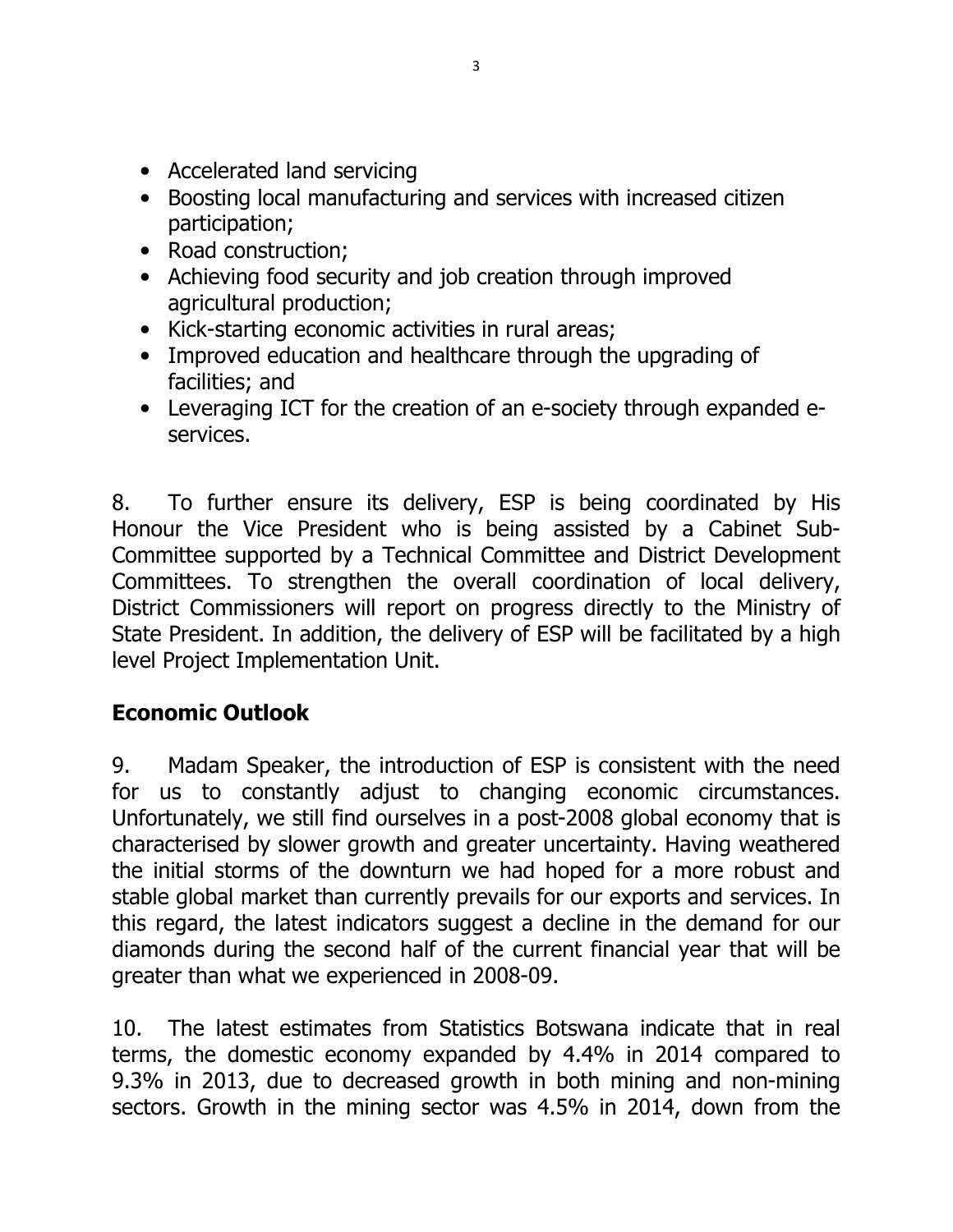exceptional 23.9% registered in 2013, resulting from a general decline of commodity prices including weakened demand for diamonds. The nonmining sector also registered a lower growth, at 4.4% in 2014 as compared to 6.8% in 2013, with the challenges of the Water and Electricity sectors being especially difficult.

11. According to the latest IMF World Economic Outlook report a modest growth rate of 3.1% is projected for the world economy in 2015. Due to the steeper than originally projected slowdown in mineral revenue, our expected domestic economic growth has also been adjusted downwards to 2.6% this year.

12. Madam Speaker, I am, however, pleased to note that in 2015 our domestic inflation rate continued to fall within the Bank of Botswana's target of 3–6%, with monthly inflation ranging from 2.8% and 3.6% during the first half of the year. This trend is expected to continue in the coming months, due in part to lower fuel prices. For its part, the Bank of Botswana has pursued an accommodative monetary policy, lowering its Bank Rate to 6% thus reducing the cost of borrowing. In January 2015, the weights of the currencies in the Pula basket were revised to 50% South African rand and 50% SDR currencies, based on inflation differentials, while a zero annual rate of crawl of the Pula exchange rate was implemented for the year.

13. The exchange rate between the pula and the SDR currencies has had a positive impact on our Foreign Exchange Reserves, which as of August 2015 were estimated at P87.8 billion, a 16.3% increase from P75.5 billion in August 2014. Of the total amount in August 2015, the Government investment Account, which is Government's savings, was P 39.6 billion. A combination of these savings and borrowing, especially domestic borrowing, can provide additional funds to stimulate our economy. Any use of savings and borrowings will be done prudently to ensure the continued sustainability of our fiscal situation.

#### Budget & Planning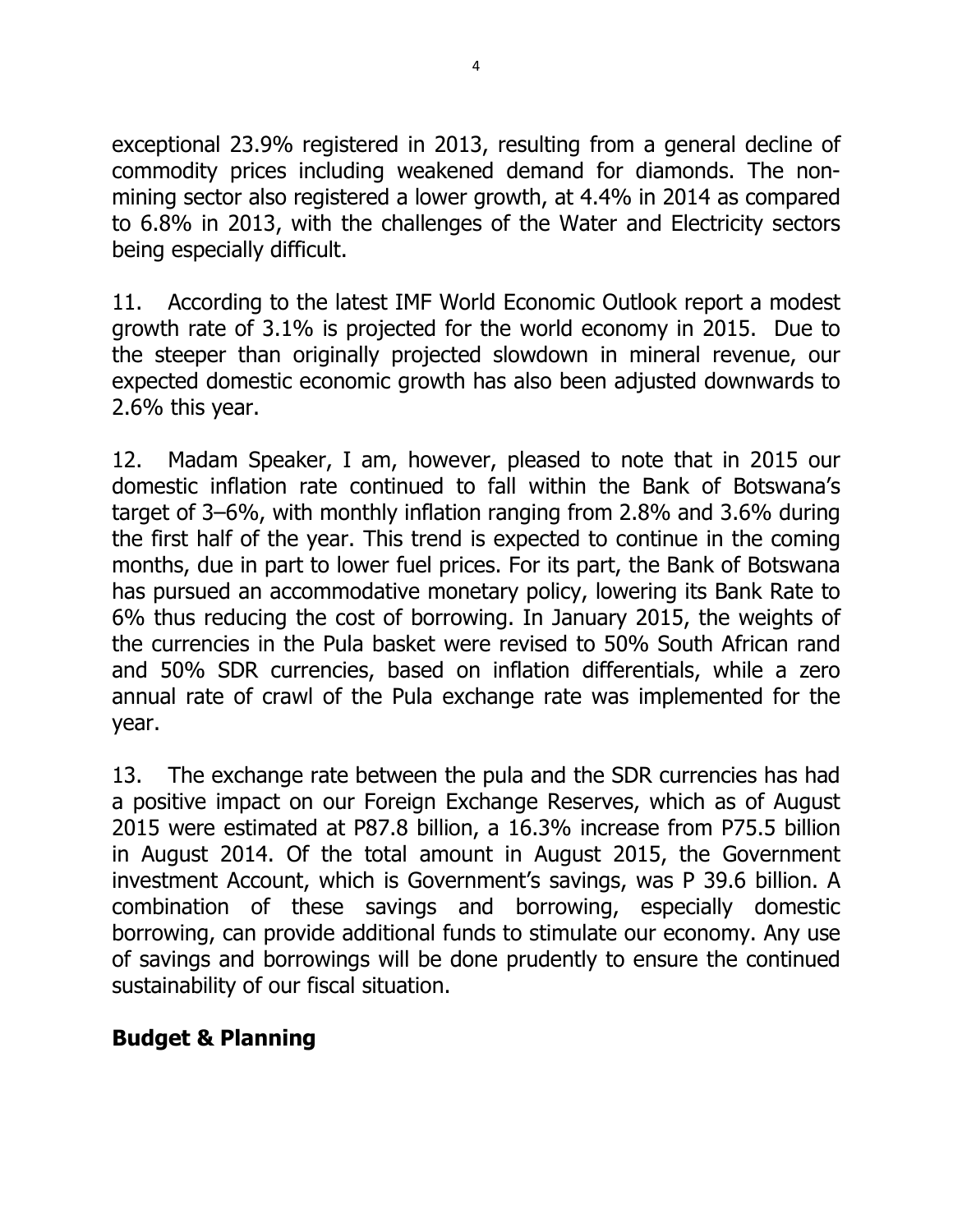14. Madam Speaker, insofar as Government's budget remains an important factor in our country's development, continued financial prudence remains crucial. For the 2014/15 financial year, the total expenditure and net lending was P50.56 billion, which was 95% of the revised budget estimate of P53.22 billion. Out of this, recurrent expenditure amounted to P37.58 billion, while development expenditure was P13.07 billion. This was a significant increase in development expenditure compared to the P8.91 billion spent in 2013/14. The overall fiscal balance for the 2014/15 financial year was a budget surplus of P5.34 billion, compared to a surplus of P7.22 billion in 2013/14.

15. Subsequent to the extension of the duration of National Development Plan (NDP) 10 to March 2017, the preparation of NDP 11 has progressed alongside the formulation of the new vision to take us beyond 2016. A consultation framework for the next vision was drafted in April 2015, allowing the preparation for NDP 11 to now also move forward. A task force has meanwhile been appointed to engage the public on the framework.

16. Government also remains committed to the global partnership programme with the World Bank on Wealth Accounting and Valuation of Ecosystems (WAVES). Through this programme, we are developing natural capital accounts for water, minerals, energy and tourism. The information obtained from this accounts will guide policy decisions during the implementation phases of NDP 11. The results from the water accounts are already guiding our planning. More broadly developing natural capital accounts gives us a truer picture of the economic contribution of natural resources. As such, the programme should foster sustainable development strategies, while providing a complement to GDP as a measure of economic growth.

#### Doing Business and Competitiveness

17. Madam Speaker, as our improved but still middling performance in the latest World Economic Forum Competitiveness report attests, we can and must do more to enhance our country's business environment for both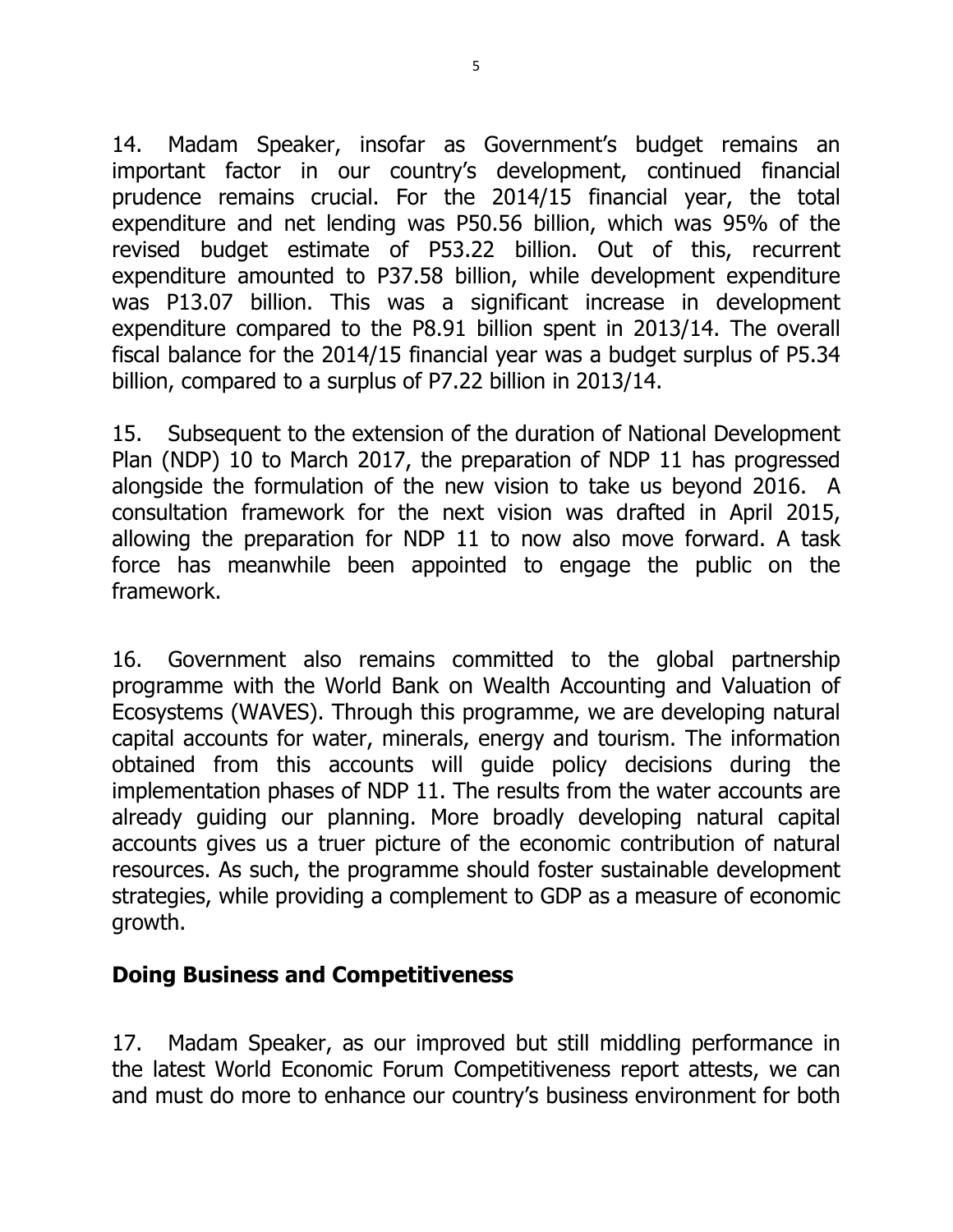local and foreign investors. As a step in this direction in April 2015 a Doing Business Reforms Roadmap and Action Plan was approved. In this context we are undertaking additional reforms to address impediments to doing business within the existing legal and regulatory framework and institutional and governance structures, including better turnaround times for visas and work and resident permits. Here I wish to emphasize that effective implementation of the reforms will require active collaboration between Government and Private Sector in monitoring and evaluation.

18. Government is also in the process of reviewing the Building Control Act and its Regulations, as well as finalizing the Regulatory Impact Assessment Strategy. This latter initiative is meant to ensure that all the new laws that will be enacted in future do not become a bottleneck to the ease of doing business initiatives.

### Job Creation

19. Madam Speaker, Government has no greater priority than the urgent need to reduce unemployment and underemployment, including among our youth. In this respect EDD, now supported by ESP, remains a key instrument for growing jobs as well as the economy.

20. Since its inception in 2010, EDD has been facilitating employment generating business opportunities by leveraging public procurement in support of domestic industries with additional support for youth entrepreneurs. This has resulted in the purchase of a total of P 17.98 billion worth of goods and services, including P 1.1 billion for the first two quarters of 2015/16 financial year. The number of EDD registered enterprises now stands at 1,425, which collectively contribute to the employment of 40,333 Batswana.

21. To further facilitate local production and consumption, all of Government, including Local Authorities and Parastatals have been directed to purchase locally produced products from locally based manufacturers, service providers and agricultural producers. Procuring entities can only procure products from other sources locally and/or from outside the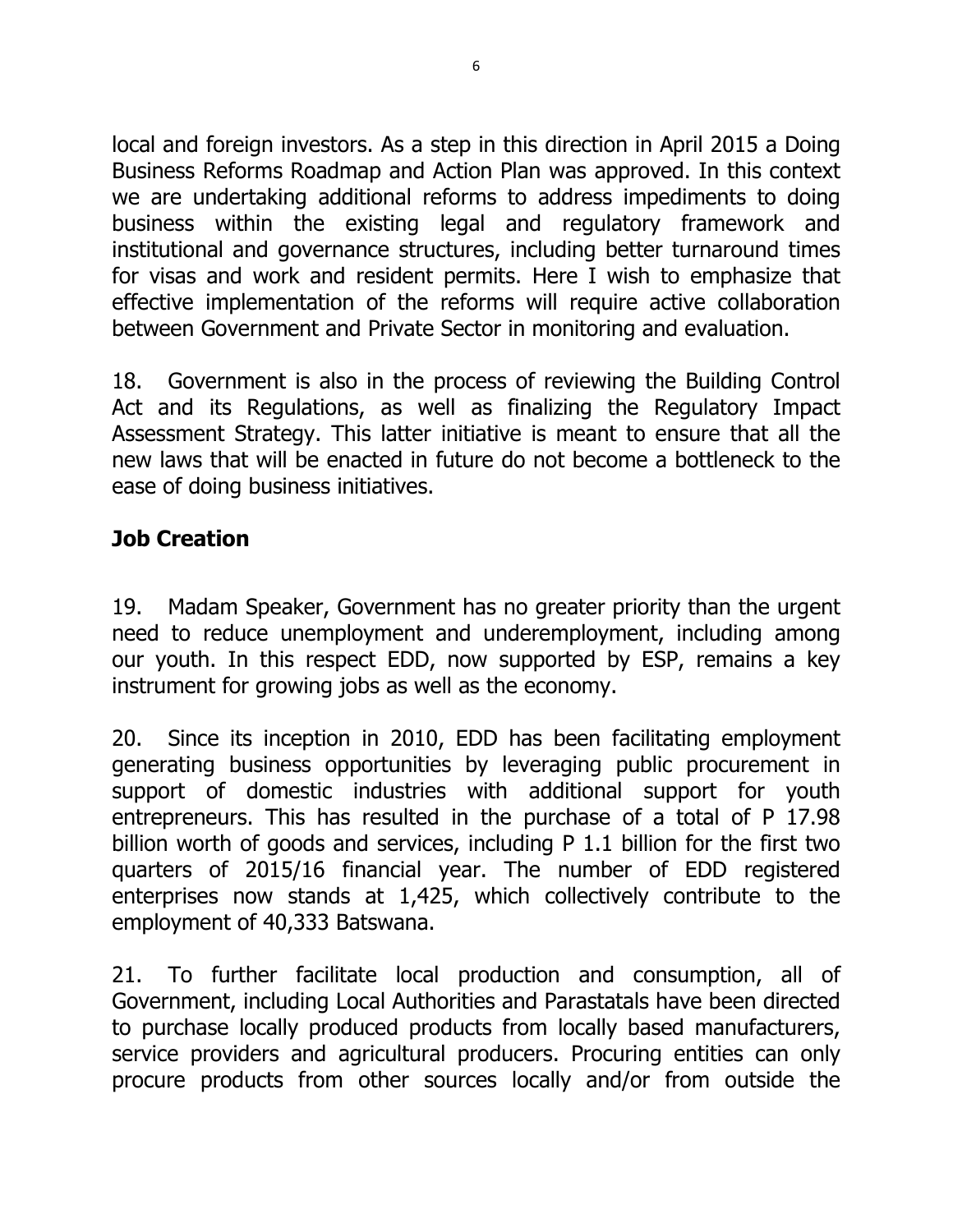country, where there is a need and only in exceptional circumstances where justification is given.

22. To further stimulate job creation Government has adopted an accelerated programme for job creation focused on key areas that have a high potential for labour intensive economic growth. In addition to EDD and the ESP targeted areas of Agriculture, Tourism and Infrastructure our efforts to stimulate the economy will be given additional impetus through the establishment of Special Economic Zones (SEZs) as geographically defined economic areas providing investor friendly business environments.

23. Having passed the enabling legislation we are now establishing a Special Economic Zone Authority. The Authority will oversee the SEZs, which in turn will facilitate private sector growth through the creation of value added economic opportunities generated by local business synergies. Industries expected to evolve in these areas include:

- Light Manufacturing;
- Applied ICT;
- Energy and mineral beneficiation
- Pharmaceuticals:
- Financial services; and
- Agro business and food processing.

24. A special economic zone for Kasane-Kazangula will, for example, cater for the expanded tourism, construction, transport services and market access for local agriculture that will result from the construction of the road and Rail Bridge at Kazangula and the water pipeline to Pandamatenga, along with associated infrastructure. Additional SEZs will enhance already ongoing developments, such as Selebi-Phikwe's transformation as a metallurgical hub, the expansion of financial and innovative technology services in Gaborone, Francistown's projected growth as a nexus for trade and transport and the establishment of the leather park at Lobatse among others.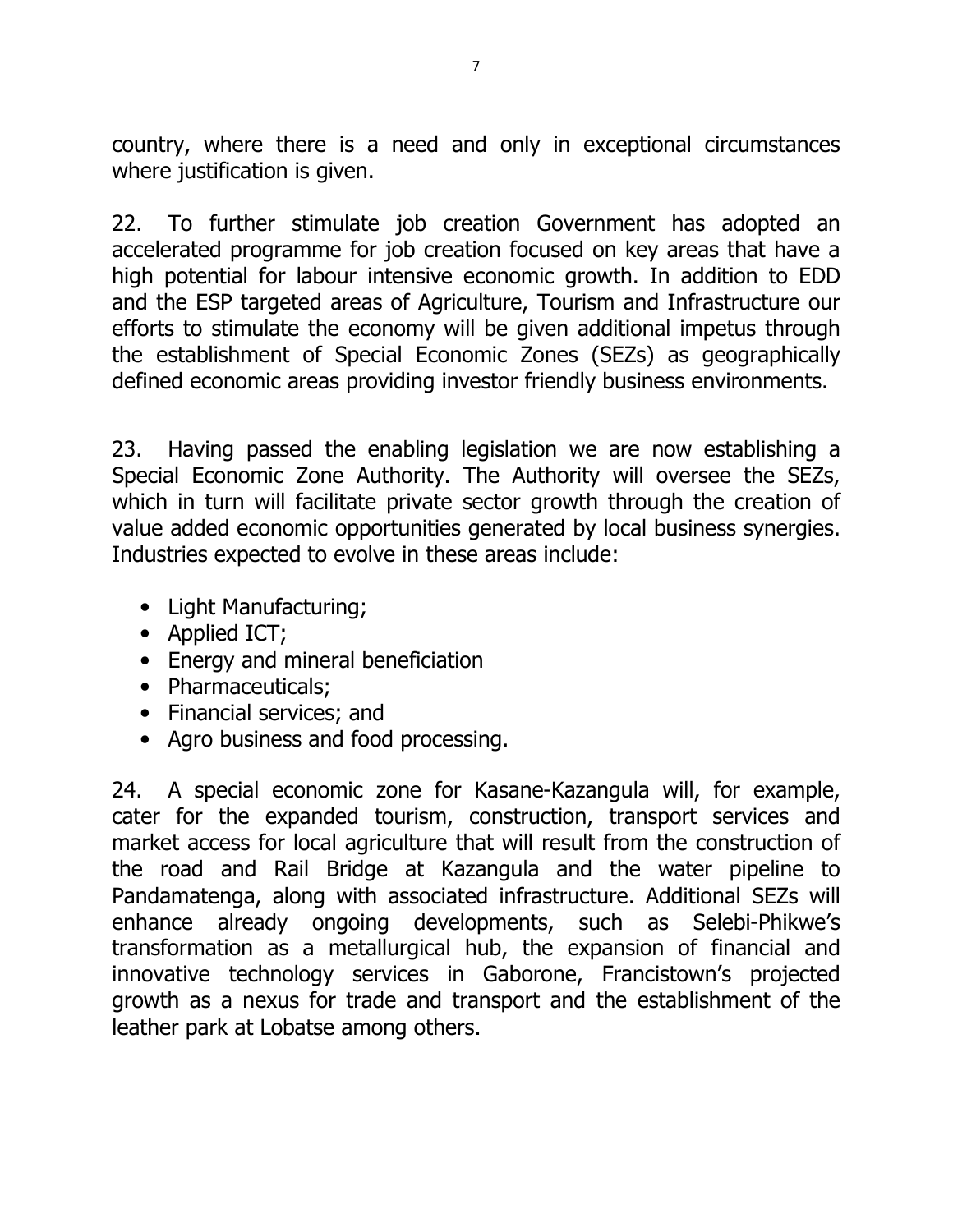25. Madam Speaker, job creation is inevitably linked to investment. In this respect the Botswana International Trade Centre (BITC) continues to promote our country as a competitive location for investment. During the 2014/15 financial year, BITC helped realise a total combined investment capital of just over P3.2 billion, which contributed to the creation of 3,316 jobs.

26. Our job creation efforts are also being driven by The Rural Development Council (RDC), which continues to promote various community based projects, such as the Mogobane Irrigation Scheme. Other projects include construction of a Multi-Species Abattoir in Tsabong; an agro-processing plant in Selibe Phikwe and the Phuduhudu Cultural Village in the Kgalagadi District.

27. Business start-ups will also continue to receive critical support from the Citizen Entrepreneurial Development Agency (CEDA), which since 2008 has funded 2,288 enterprises with a total value of nearly P2.1 billion, in the process creating over 11 thousand jobs. During the 2014/15 financial year, CEDA assisted 329 new enterprises with a total monetary value of P328 million, collectively generating 1,971 new jobs.

28. The Local Enterprise Authority (LEA) is also playing its role in nurturing a culture of entrepreneurship through its training workshops and outreach mentoring. In 2014-15, 24,426 clients were trained, while a further 472 benefitted from additional outreach.

#### Land Management

29. Madam Speaker, the equitable and efficient distribution of land is a critical factor for realising economic opportunities and social wellbeing. But, unfortunately, the shortage of serviced land has in recent years all too often proved to be a bottle neck rather than an enabler of development. As part of our Economic Stimulus Programme we now intend to fast track the servicing of 37,000 commercial, industrial, residential and other plots, beginning in the current financial year. In these efforts we will be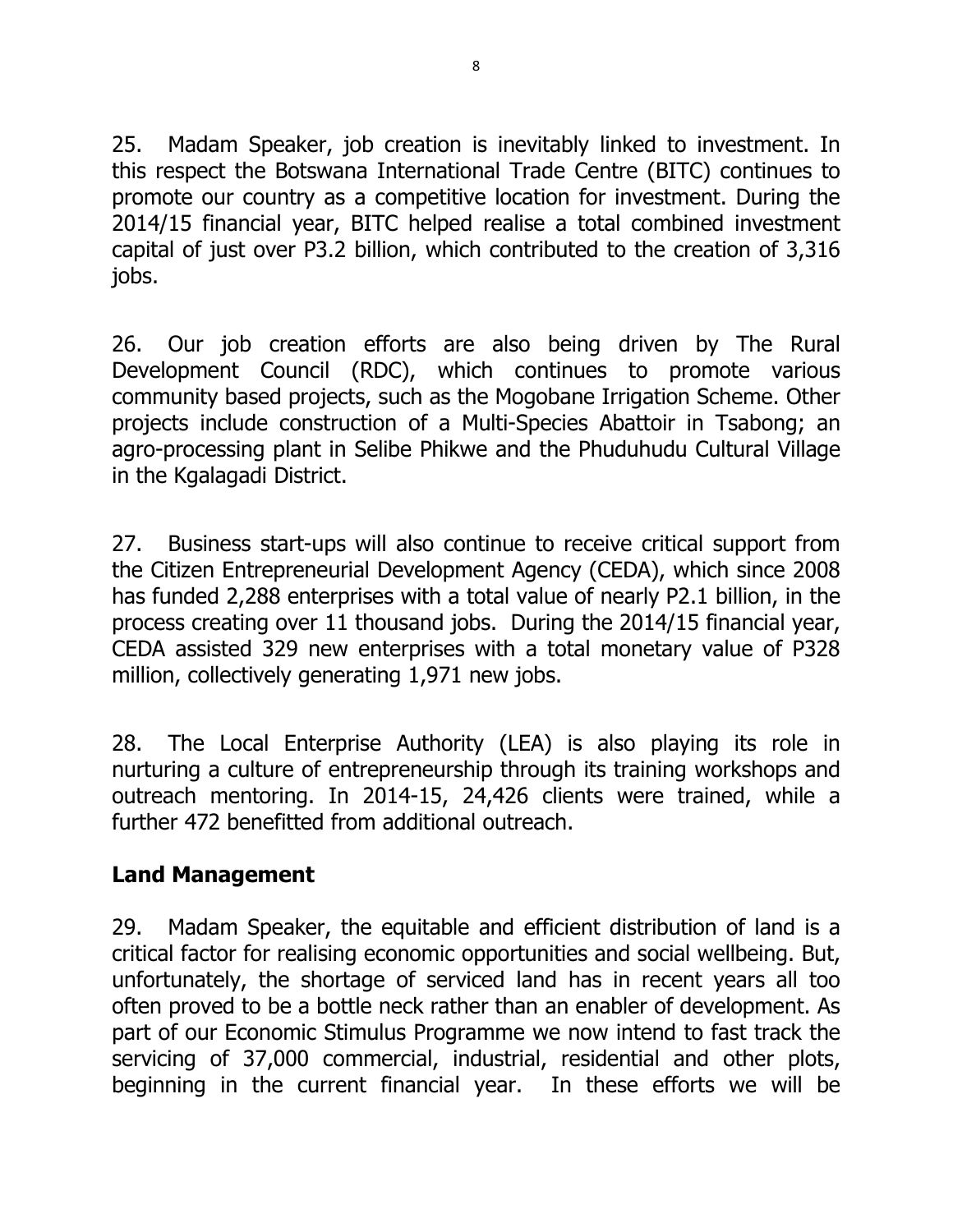facilitated by the establishment of a land information centre resulting from the Land Administration Processes, Capacity Building and Systems (LAPCAS) Project.

## Tourism

30. Madam Speaker, Government is committed to ensuring that tourism's contribution to local job creation and citizen empowerment, as well to GDP, continues to increase. Besides being the highest economic revenue earner after minerals, the tourist sector already accounts for over 35,000 jobs. To create further employment as part of ESP we are focusing on the Kasane– Kazungula Redevelopment Project, which will upgrade Kasane as a premier tourist centre, while establishing Kazungula as a key centre for transport and logistics. Additional tourist projects and infrastructure across the country to be boosted by ESP include: Dams, cultural and eco-tourism, conferences and events along with the hospitality sector, which will together bring a facelift to our country.

31. I am pleased to report that citizen ownership as well as management participation in the tourism and hospitality sector is still growing. Consistent with our Community Based Natural Resource Management (CBNRM) Policy, the operations of Community Based Organizations are being commercialized to increase the benefits for participating communities and individuals. During 2014/15 financial year, a total of P14 million was generated by Wildlife Community Based Organizations, creating 425 new jobs.

32. There has also been diversification of the CBNRM product with some communities engaging in projects that utilise monuments and heritage sites. New tourism sites are currently being accessed with local communities for development in such areas as the Central Kgalagadi and Khutse Game Reserves, while a South Sowa trail in Makgadikgadi has been developed through partnership with Botswana Ash and Debswana Diamond Mine. Additional projects will be accelerated through ESP funding and the provision of additional rural infrastructure.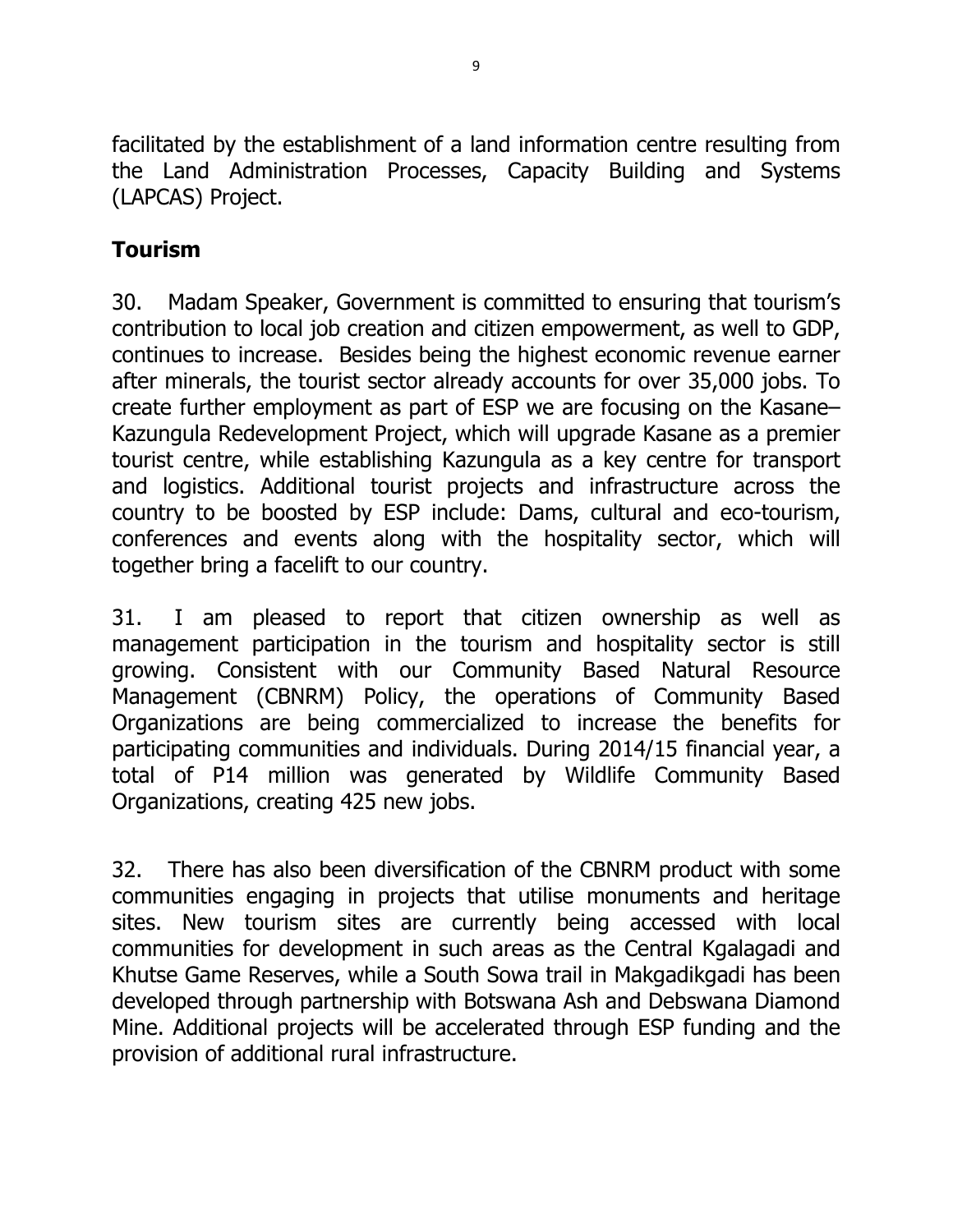33. We are further enhancing awareness about our country's different tourism products through strategic marketing and promotion initiatives and partnerships, including daily outreach through our BWgovernment social media. The Botswana Tourism Organisation has further partnered with National Geographic for the World Legacy Award 2016 and the International Travel Bourse Berlin as a partner country for 2017. In addition, Lonely Planet has listed Botswana as its number one "Must See Country for 2016." These partnerships and positive developments will further enhance the growth of our tourism sector.

34. Government also continues to facilitate sports and adventure as well as culture based events across the country. All the events recorded significant growth in terms of spectator numbers and associated economic spin offs.

# **Agriculture**

35. Turning to agriculture, ESP is expected to stimulate local production through integrated farming by, among other things:

- Providing strategic incentives, including guaranteed market access for local producers, both commercial and small scale;
- Mandating that public institutions procure from local food producers;
- Facilitate market access through the formation of production clusters and marketing cooperatives; and

36. The horticultural component of ESP will further include projects such as grey water reuse in Serowe, the National Agro-Processing plant in Selibe-Phikwe, rehabilitation of Glen Vally infrastructure and electrification of Shashe Farms. Additional rainfed projects for implementation will include electrification of Mosisedi Farms and cluster clearing in Magoriapitse and Tshwaragano in Tonota.

37. To further improve our arable sector as a revenue earner and source of employment, Government is conducting research in areas such as crop breeding, soil and water management, farm mechanisation in the context of different farming systems and agro-ecological conditions. A project co-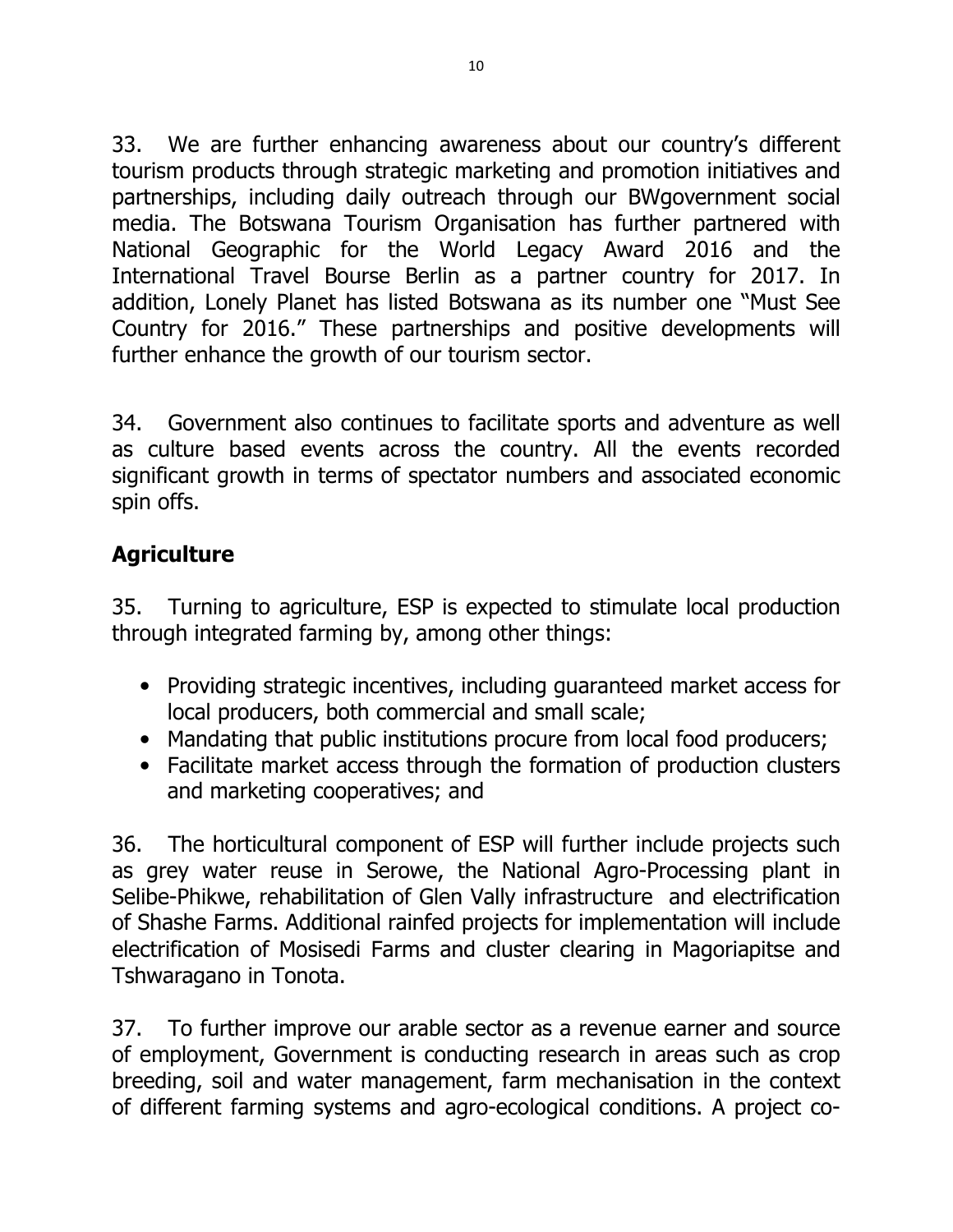funded with International Fund for Agricultural Development (IFAD) further includes training in conservation and the use of low cost mechanization options, combined with improved crop agronomy. In addition we are piloting a scheme to develop and demonstrate a viable model for small scale irrigation using treated waste water.

38. Madam Speaker, the 2014/15 cropping season experienced drought conditions, which resulted in complete crop failure in many areas. The total area planted during the 2014/15 ploughing season thus decreased by 28%, while the total number of farmers who took part in arable farming also decreased by 37%. The national estimated cereals production for 2014/15 is estimated to stand at 68,000 metric tonnes (Mt.), which is only 22.7% of the national cereal requirement of 300,000 Mt. The whole country was, therefore, declared drought stricken following the 2014/2015 Drought and Household Food Security assessment. To this end, Government has adopted relief measures for a period from July 2015 through to June 2016 to assist affected Batswana.

39. Despite the poor rains, there were a number of farmers who improved their productivity through the adoption of methods such as the use of fertilizers, use of hybrid seeds and row planting.

40. The special ISPAADD programme targeting Kgalagadi, Gantsi and parts of the Kweneng and Southern Districts is being implemented. With respect to the Livestock Management and Infrastructure Development (LIMID) project as of June 2015, a cumulative total of 15,335 applicants had benefited, including 7,754 youth. Poultry and small stock abattoirs construction is progressing with SEPHA abattoir in Palapye at 80% completion, while a tender for works has been awarded for the Tsabong multi-species abattoir.

41. Botswana's beef industry continues to grow as a mainstay of our agriculture. Turnover at Botswana Meat Commission (BMC) for 2014 year reached P1.16 billion (from slaughter of 144,083 cattle) which is an increase of P80 million over the 2013 revenue. In order to meet the demands of local and regional market, the BMC abattoir in Maun was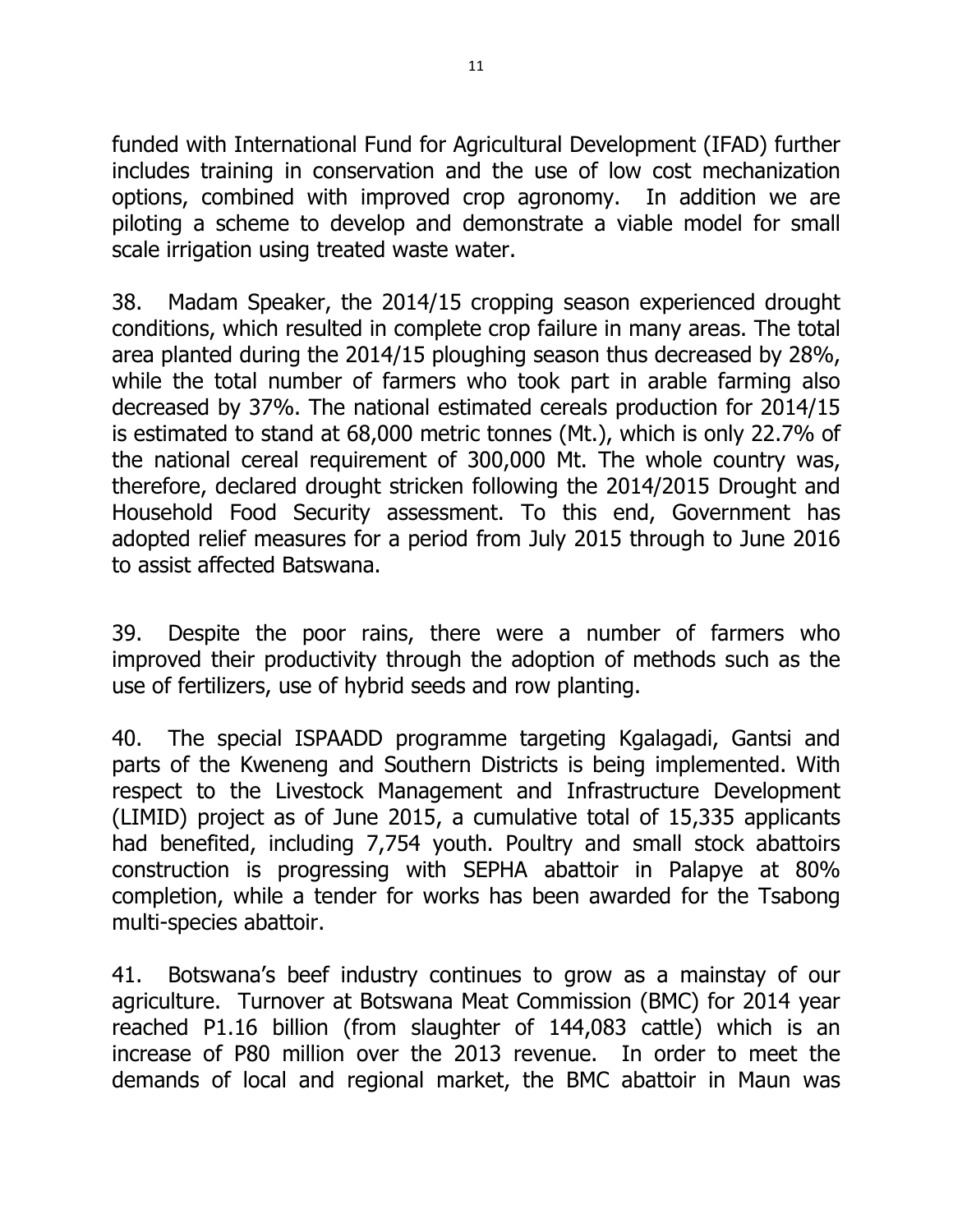upgraded and automated to increase production. This will assist in marketing of cattle from Ngamiland.

42. The Dairy Development Strategy adopted last year is beginning to bear fruits as Sunnyside farm near Lobatse has been leased to a dairy company. Further investment into dairy sub-sector is being processed for Milk Afric and Semitwe Dairy.

43. Madam Speaker, the National Master Plan for Arable Agriculture and Dairy Development (NAMPAADD) continues to support the farming community through provision of technical assistance and guidance. In this regard, NAMPAADD is providing mentoring through demonstrations of technologies.

44. The transformation of the Botswana College of Agriculture into the University of Agriculture and Natural Resources is on track. The University will focus on the practical applications of science and agro related research.

45. The National Agricultural Research and Development Institute (NARDI) was launched in June 2015 following the decision to merge the Department of Agricultural Research with the National Veterinary Laboratory and the National Food Technology Research Centre (NFTRC). This establishment will focus in areas of promoting research, innovation and training.

#### Minerals

46. Madam Speaker, as I earlier alluded to, while the minerals sector remains a principal source of revenue and primary sector for economic growth and diversification, it is currently challenged by depressed markets. As of the end of August 2015 the benchmark global price of 1-carat and 0.30-carat diamonds had declined by 12.9% and 29% respectively over the past 12 months, due largely to weakened Asian demand. While demand is projected to recover the latest downturn underscores the fact that the era when we could almost always rely on steady demand and rising prices for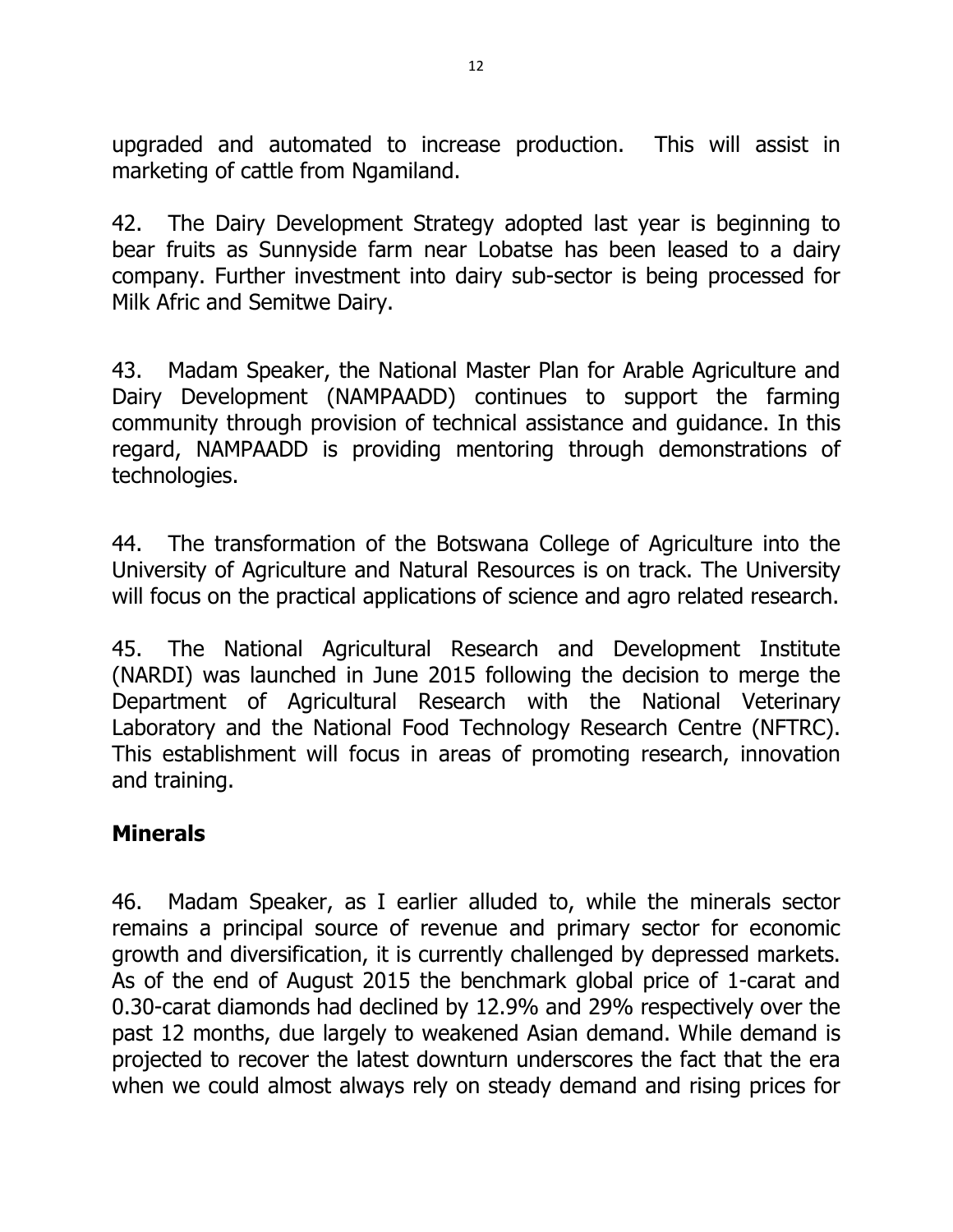our gems has given way to greater uncertainty. The anticipated reopening of Lerala and BK11 mines, which have been under care and maintenance since 2012, has thus been delayed. Ghaghoo Mine, however, started operation during the last quarter of 2014, while Karowe mine continues to enjoy success.

47. The recent closures of two factories in Botswana, albeit offset by the opening of two others, as well as bankruptcies in some major diamond trading centres, further point to the fragile and fluid nature of the industry.

48. Despite the challenges, the sale of rough diamonds through regular sights, tenders and auctions have been taking place in Botswana as scheduled up to the end of September 2015. In addition to DTC and Okavango Diamonds, Gem Diamond have also started local sales.

49. The Diamond Cutting and Precious and Semi-Precious Stones Amendment Bills, aimed at adapting to current downstream industry developments for improving business conditions and enabling growth, is being finalised. The amendment is expected to facilitate the policy on further beneficiation and citizen empowerment among other key issues. The drafting of the, which is intended to reinforce beneficiation efforts, is also in process.

50. We have further decided to establish Minerals Development Company Botswana to manage Government investments in mining and diamond valuation services.

## Energy

51. Madam Speaker, transitioning Botswana from an energy dependent to energy surplus nation is a priority. Morupule B Power Station continues to undergo remedial works. Our energy supply is, therefore, supplemented by the Orapa and Matshelagabedi Diesel Peaking Plants. To ensure long term security of power supply, the Government is in the process of procuring Independent Power Producers for the development of an additional 300 MW by extending Morupule B with unit 5 & 6 (each of 150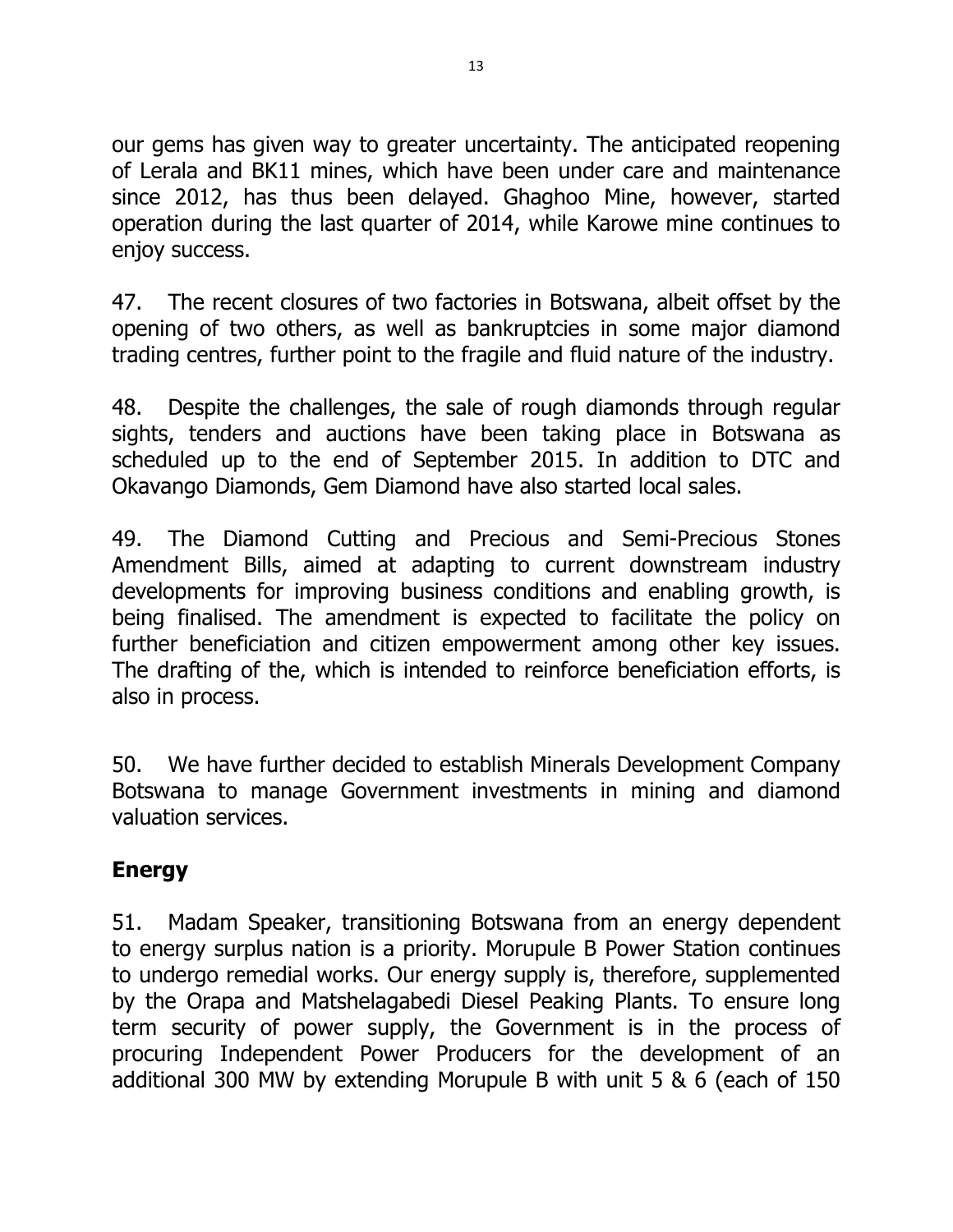MW) as well as a further 300MW plant at a coalfield to be determined. We are also refurbishing Morupule A, while introducing solar power plants.

52. In light of our recent frustration with the poor delivery of the Morupule B and other projects, Government is in the process of establishing a Project Management Office (PMO) to oversee the implementation of major energy and water projects. This will be done through appropriate project management methodologies.

53. It is worth noting that our increased demand for energy has in part been due to the success of our National Electricity Access programme. As of May 2015, the Programme has enabled 49,897 additional households to connect to the national grid. The total number of electrified households now stands at 302,436, while the total number of gazetted villages that have been electrified now stands at 77%.

54. With respect to the petroleum sub-sector, a quality monitoring program of petroleum products to protect consumers and the environment is in place. Government will ultimately increase its strategic stock of petroleum products once the construction of 149 million litres facility at Tshele Hill is completed. Once completed, it will give Government additional 40 days' worth of stocks as part of extending the security of supply for the country.

55. The National Energy Policy has been submitted for Cabinet approval and tentatively for forward submission to Parliament. This policy document will guide the energy sector going forward.

#### Water

56. Madam Speaker, securing our domestic water needs through better management and increased conservation as well as expanded supply will continue to challenge us for some time. Government has availed a budget for emergency projects, network extensions, groundwater investigations and the expansion/installation of water treatment plant capacity. Altogether, more than P1 billion worth of projects are at various stages of implementation. With the completion of the Dikgatlhong, Lotsane and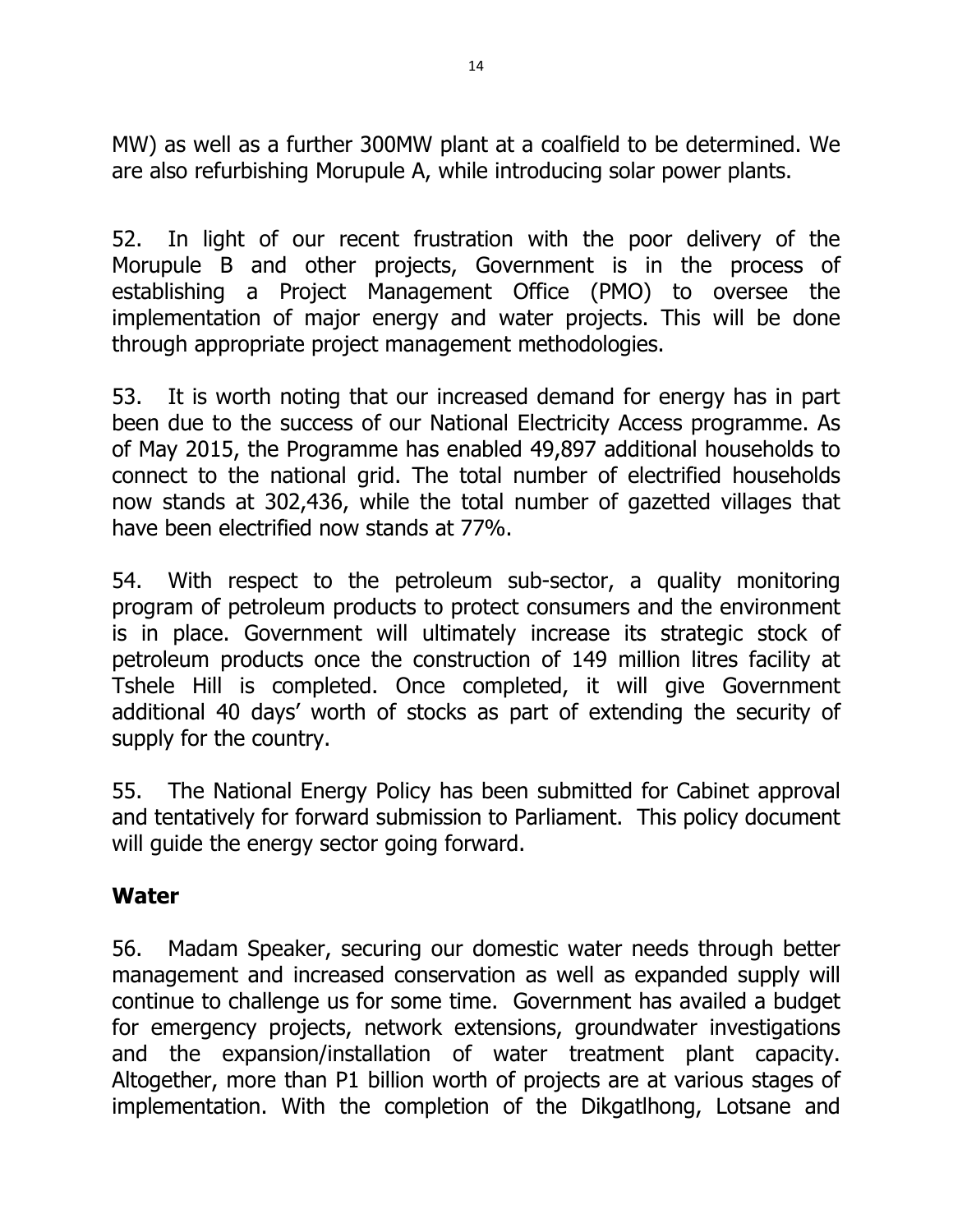Thune dams our efforts have shifted to associated infrastructure. The Dikgatlhong pipeline was commissioned in October 2014, while Lotsane infrastructure is complete and supplies water to 22 villages.

57. The extension of the North South Carrier from Moralane Break Pressure Tank to Palapye is ongoing and is now scheduled for completion in June 2016. An additional pump station is to be constructed near Serorome Valley to improve delivery and efficiency of the NSC 1 downstream of Mahalapye to Gaborone.

58. The Mmamashia–Kanye NSC Connection project commenced in August 2014 and will be completed in February 2017. This project will supply the villages of Thamaga, Moshupa and Kanye with water from Mmamashia Water Treatment Works. Additional Government initiatives to improve water supply and sanitation include projects such as Maun Water Supply and Sanitation Phase II, Kanye and Molepolole Sanitation, Seronga/Gudigwa water supply, Shakawe Water Treatment Plant, Mogodi Hill – Pitsane Pipeline and Boteti Northern Cluster Water Project.

59. Going forward, a comprehensive assessment of all water challenges is also being finalised to assist with the prioritisation and implementation of water projects. A task team formed to carry out an assessment of the water and wastewater situation in Botswana has recommended a number of projects meant to increase water supply across the country.

60. Government has completed the Masama East Phase 1 boreholes injection into the NSC1 pipeline, at a cost of more than P300 million, as a means of supplementing the water supply to the Greater Gaborone region. Plans are also underway to extend a similar project at Masama West (Phase 2) at an estimated cost of some P450 million. Both the Palapye and the Mmamashia Water Treatment Plants will be expanded by the Water Utilities Corporation to increase the capacity to 40 million cubic litres a day from the current 16 million cubic litres day due to the increased water demand for the Palapye/Serowe Areas, and increase the capacity of Mmamashia to 180 million cubic litres day so as to be able to receive the additional amount of water coming through the NSC 2 pipeline and subsequently meet demands of the Gaborone water supply system. The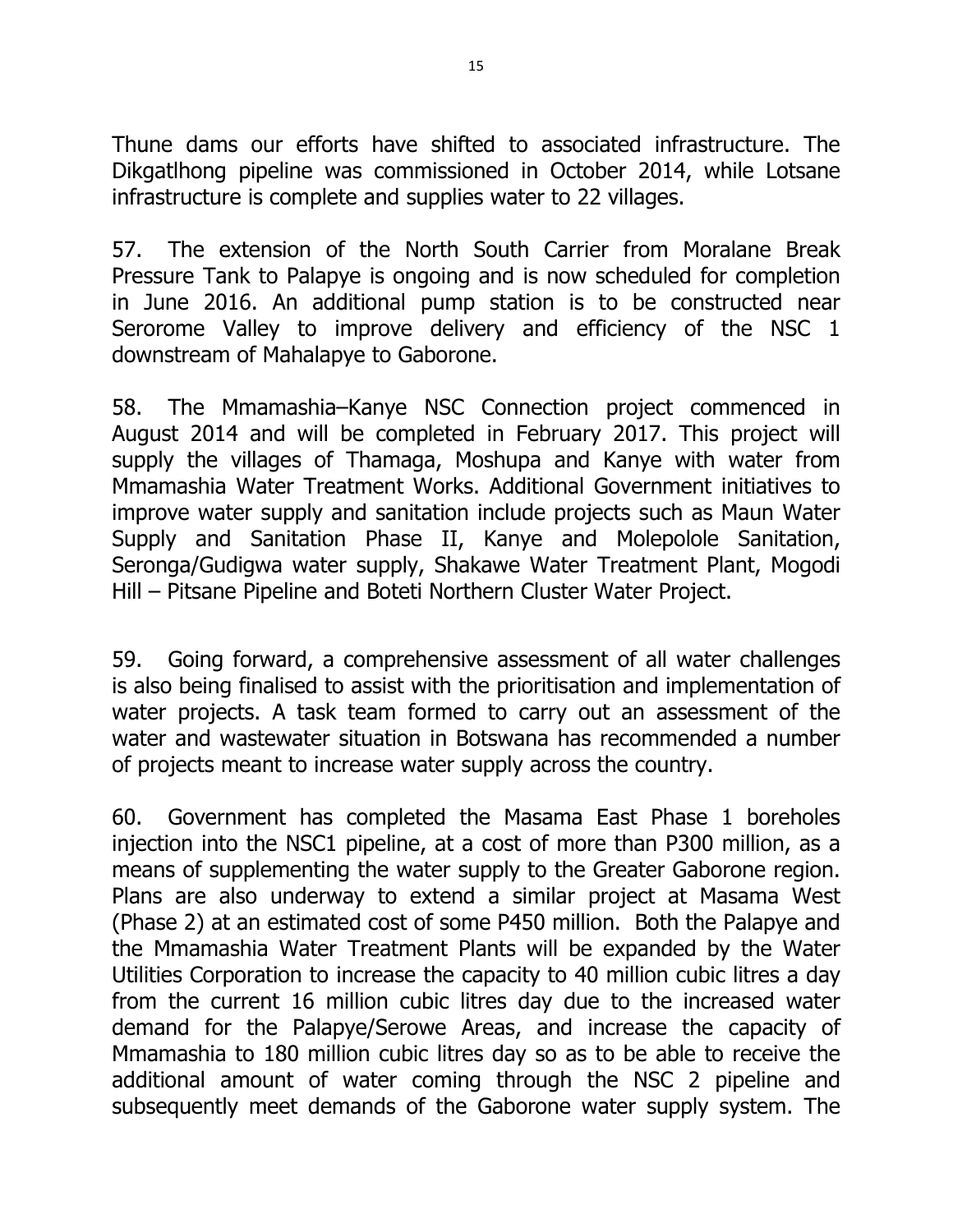commissioning of the expanded plants is scheduled for Mid-2018. Government has further begun a project to treat the Ramotswa well field borehole water for potable use, which will augment water supply to our South-East District villages. This project is expected to be completed before the end of the current financial year.

61. Madam Speaker, tapping into shared watercourses will be critical to securing our nation's long-term water needs. We therefore continue to prioritise trans-boundary cooperation under the auspices of the SADC Protocol on shared watercourses. The Chobe - Zambezi Water Transfer Scheme is ongoing, while the Lesotho Highlands Feasibility Study has also been completed and its findings are under evaluation.

62. In addition, the Limpopo Watercourse Commission (LIMCOM) has been launched. This river basin is in fact the home to all our dams that we currently rely on for water supply.

### Public Infrastructure

63. Madam Speaker, our delivery of additional quality public infrastructure through ESP will be facilitated through the implementation of recent legislation governing the construction industry, which has set professional standards for improved performance and self-regulation to protect public interest.

64. A pilot project for private sector participation in maintenance of Government facilities in Otse Police College and International Law Enforcement Academy started in September 2015. Parallel to the pilot project, a condition survey for 15 prisons facilities have been completed and the works for maintenance of 4 prisons facilities have been started in July 2015. These condition surveys have been extended to 5 Senior Secondary Schools and 11 Magistrate Courts; the next phase will cover 5 old hospitals and other government facilities to enable prioritisation of Facilities Management activities.

65. Under the 15% maintenance reservation programme we have continued to create opportunities for youth owned construction companies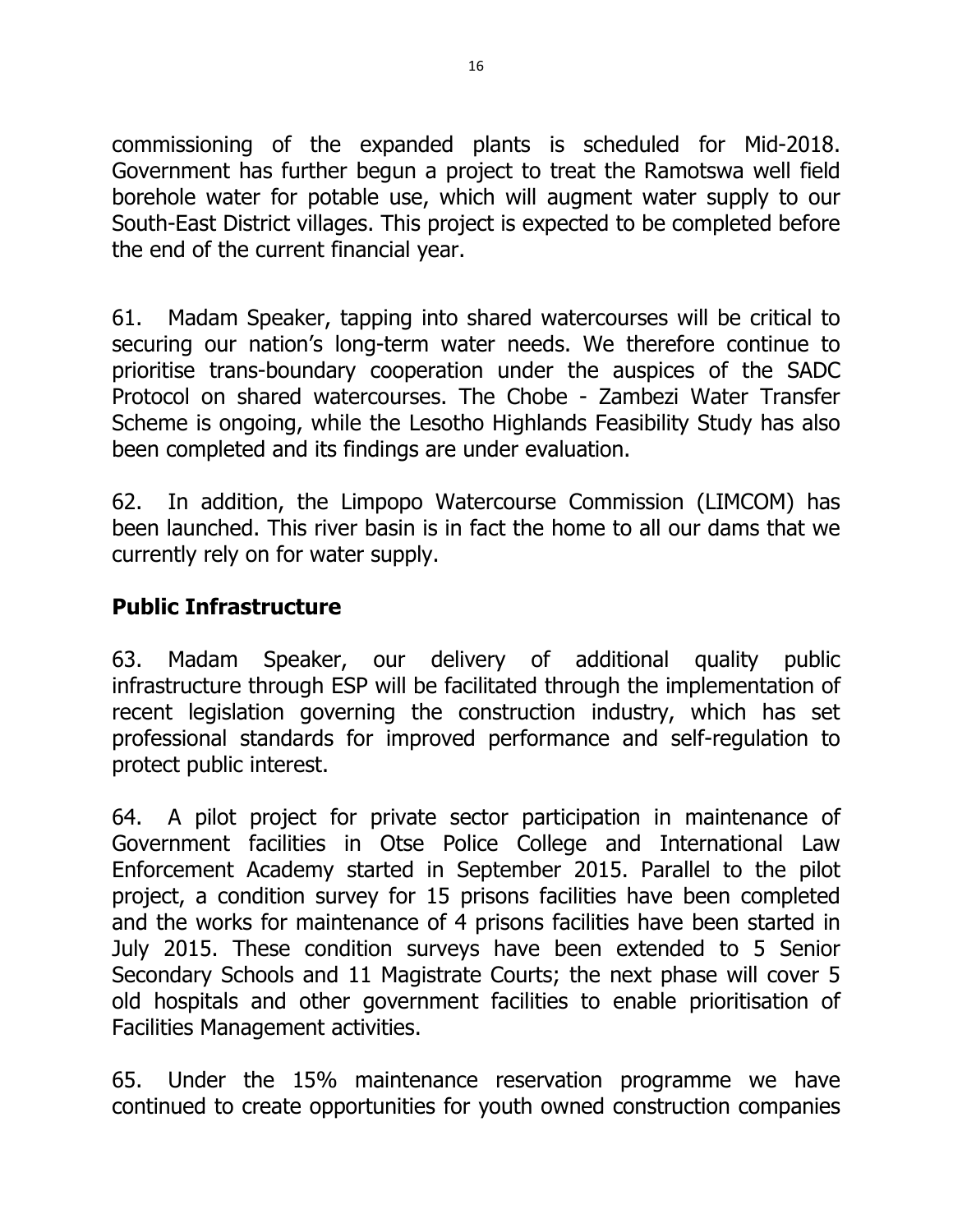and individual youth with vocational skills in the construction industry. Since the programme started in 2009 to-date, maintenance tenders worth P 167,531,666 have been awarded country wide to 250 youth owned contractors and 196 individuals with vocational skills in the construction industry. The private sector is also engaging youth owned companies listed in the Government database on works to the value of P 36,640,122.

# Transport

66. Madam Speaker, Government continues to maintain and rehabilitate 18,000 km of road network, comprising 6,400km tarred roads, 7,600 gravel roads and 4,000 earth/track roads. As part of ESP we will increase funding in the coming year for projects to decongest the A1 road, while building bypasses in Francistown, Molepolole and Lobatse. We will further prioritise the construction of access roads across the country to help stimulate local economic activity.

67. The Road Levy Collection Fund is being used to implement labour intensive road related maintenance projects such as bush clearing, grass cutting, cleaning of drainage structures, pothole patching and road sign repair. Major road works that are at various stages of implementation include the widening of the 30 km Tonota  $-$  Francistown road; and civil works contracts covering a total of 335km in the Southern Region. Bridges under implementation include Platjan, Ramotswa, Kazungula and Mohembo.

68. Madam Speaker, Botswana Railways is reintroducing the Passenger Train Service to run between Lobatse and Francistown. The plan is to run a daily scheduled night services from each end, with additional services during holidays. The service is expected to commence in March 2016. To further improve business performance and service delivery, BR is undertaking a project to procure eight locomotives, while rehabilitating its train station facilities.

69. With respect to aviation, the construction of the Kasane Terminal Building, which commenced on 3rd November 2014, is scheduled for completion in August 2016, while the construction of a new air traffic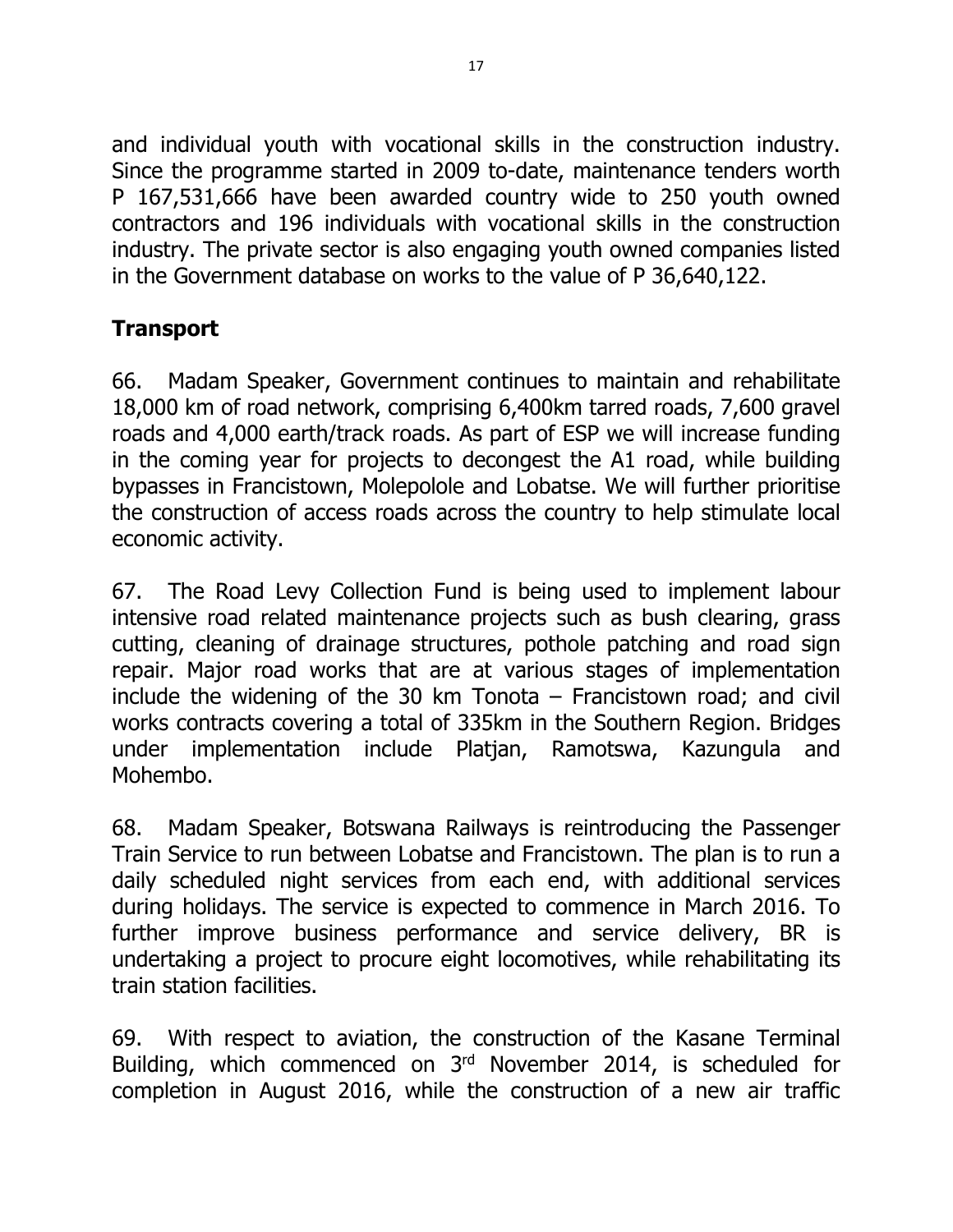control tower and technical block at Maun commenced in January 2015, with completion scheduled for January 2016. Works at the Sir Seretse Khama International Airport (SSKIA) Terminal Building have been completed.

70. Air Botswana has improved its on-time departures, with an average of 86% on-time performance rating for the reporting period, while beginning on the 30<sup>th</sup> of June 2015, Ethiopian Airlines commenced flights into Gaborone.

## Information and Communication Technology

71. Madam Speaker, Government continues to leverage Information and Communication Technology (ICT) to improve the quality of life for Batswana, while positioning the country as a regional ICT hub. To promote local job creation and citizen empowerment in ICT, as part of our ESP initiative we have decided to increase the number of ICT areas reserved for citizen owned and operated ICT companies. Some of these areas include Government computer maintenance and procurement, including 2<sup>nd</sup> level support operations and maintenance. We also intend to provide incentives for local assembly. This decision dovetails with our commitment to accelerate the upgrading of ICT systems across Government for the effective delivery of critical e-Services in such areas as health, education, doing business facilitation and immigration. We further intend to draw from the Universal Access Fund to fast track the extension of broadband connectivity to all villages of less than 5,000 in the Gantsi, Kgalalgadi, Kweneng and North West Districts. This project includes rollout broadband connectivity to 175 schools in the same districts, as well as another 523 schools in other parts of the country.

72. Madam Speaker, BOCRA continues to monitor the performance of the telecommunications networks and the concerns raised by the general public relating to the unsatisfactory quality of service of some of the networks. Operators have, however, put in place mitigation strategies to address the noted challenges. Overall operators have committed over P150 million this year to improve infrastructure in order to accommodate new technology leading to improvements in quality of service. For its part,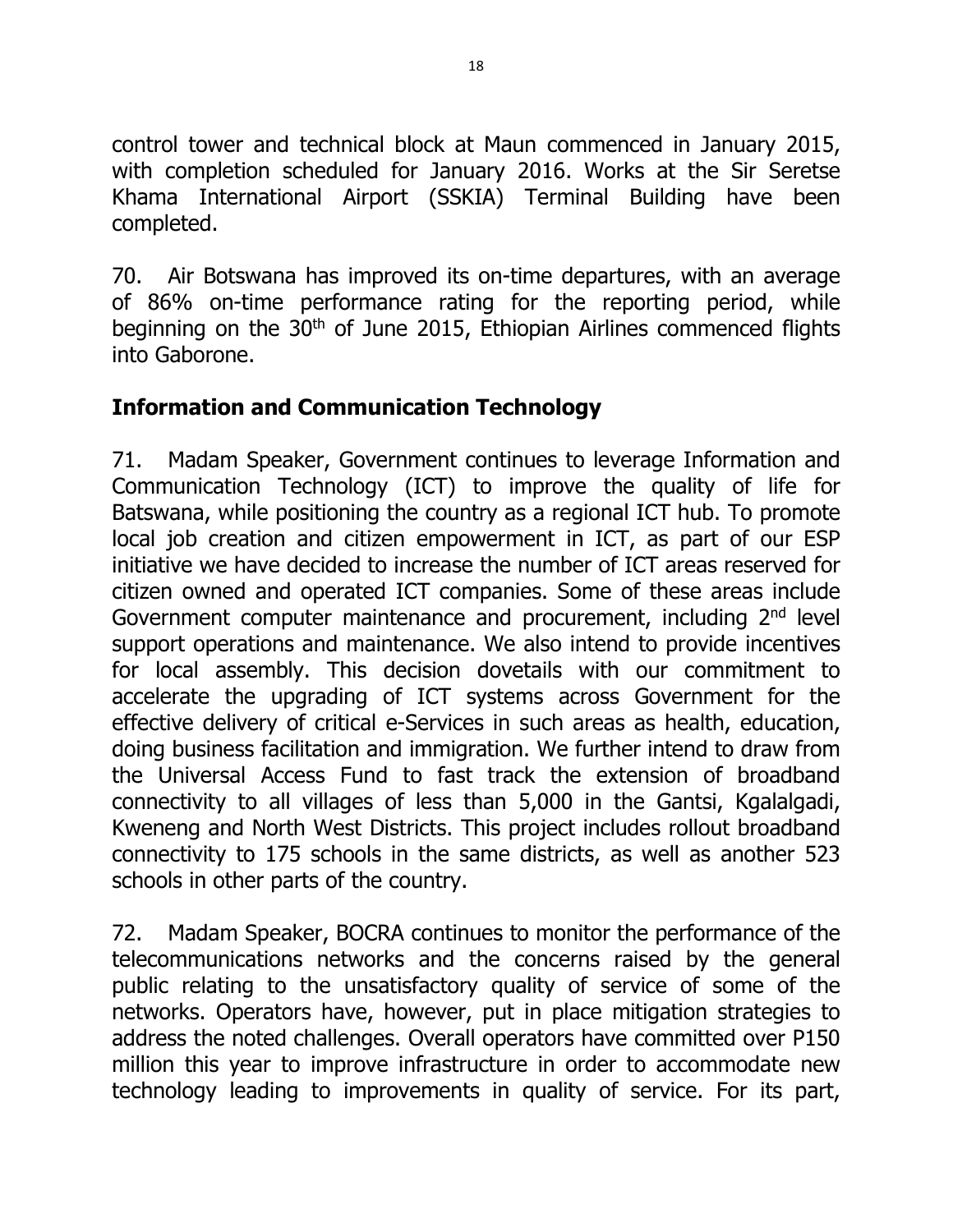BOCRA is procuring a fixed and mobile quality of service monitoring tool in order to independently assess the quality of service of the telecommunications networks.

# Education and Training

73. Madam Speaker, as a matter of urgency Government has also initiated an extensive programme of construction and maintenance works in schools country wide. As part of ESP this includes the construction of 5,885 additional houses for both primary and secondary school teachers, along with 1,153 new classrooms in the primary and secondary schools, as well as an additional 175 science labs and 1,280 upgraded ablution facilities. We will also convert two junior secondary schools into unified schools.

74. The development of the Education and Training Sector Strategic Plan (ETSSP) was completed in November 2014 and approved by Cabinet in May 2015. The Plan is a reform strategy for improving the quality of the education sector's performance. At its core, ETSSP is focused on improving governance through enhanced educational administration to deliver better coordination and resource allocation, as well as strategic planning. ETSSP also provides for standards setting and more robust monitoring and evaluation to reduce the implementation gaps that have resulted in the recent trend of declining school performance.

75. Consistent with the ETSSP objective of closing the existing skills mismatch between too many school leavers and actual labour market demands, as well as our ESP commitment of accelerated job creation, Government has set up the "Target 20,000 Initiative" for the rapid upskilling and retooling of unemployed youth to meet current industry demands. This will be done in phases starting with an intake of 5,000 students during the 2015/16 financial year. The training will focus on industry areas identified as being in high demand, including finance and business services, tourism, creative industries, mining, energy and water resources, agriculture, construction and transport. Moving forward the mix of training needs will be as guided by the Human Resource Development Council. This new initiative was introduced to cater for the still considerable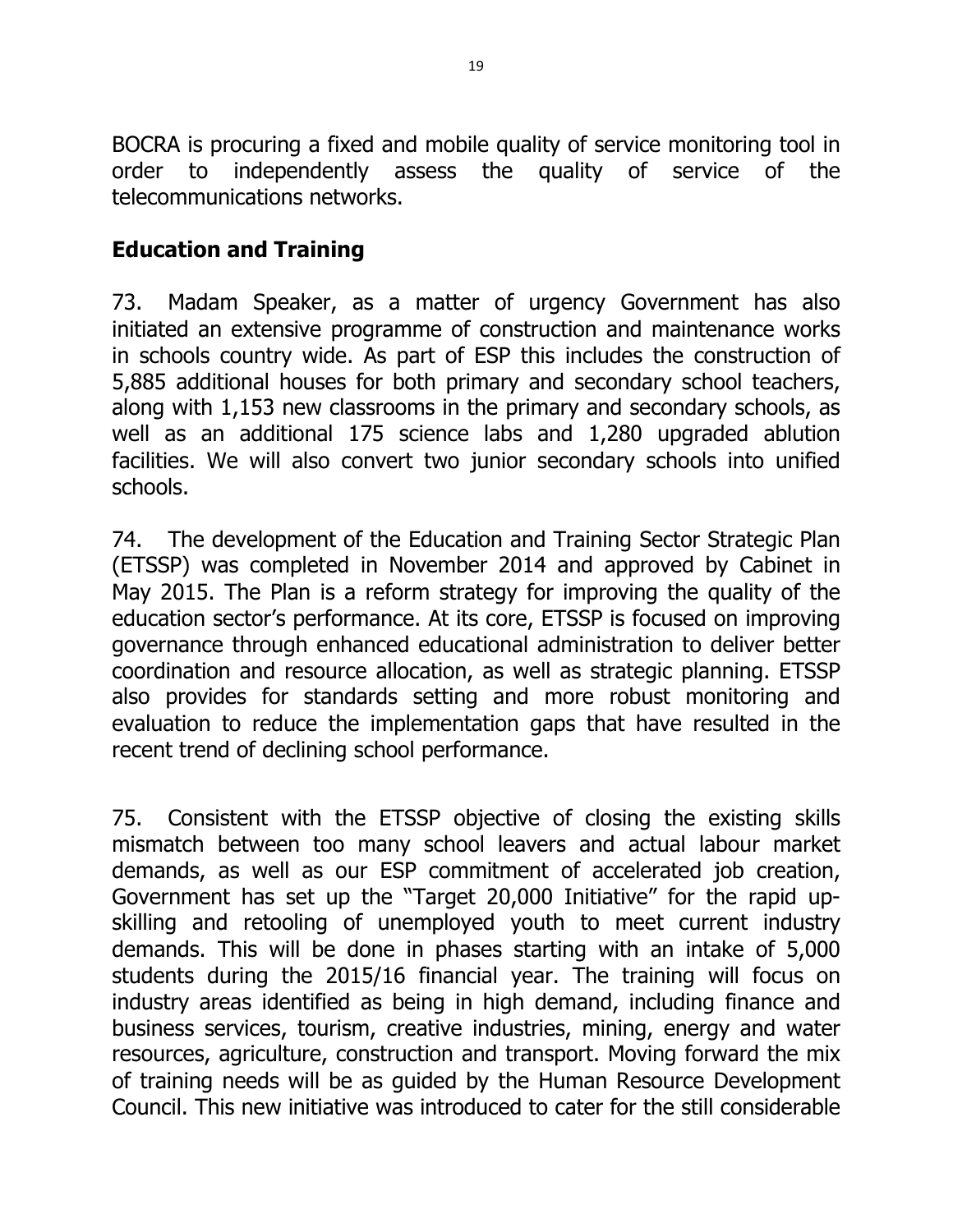number of youth who have not already benefitted from some form of skills training.

76. A draft Policy Framework for Technical and Vocational Education and Training (TVET) is also at an advanced stage of development, and is scheduled for completion by December 2015. Government has also introduced sponsorship for diploma students at TVET public institutions.

77. Government also continues to expand the one-year Reception Programme, which is currently catering for 9,146 learners in 226 public primary schools. As of January 2016 these numbers will rise to an estimated 12,660 learners in 422 schools.

78. Continued progress is also being made in upgrading Primary Teacher Certificate holders to Diploma in Primary Education. A total of 2,274 teachers have been trained since 2010, with another 823 currently undergoing training. The intention of the programme is to eventually upgrade all teachers to a minimum of diploma level.

79. Another key priority area is the utilisation of ICT as a means to improve teaching and learning, which calls for infrastructure and connectivity, as well as curriculum integration and the development and use of relevant content and software. Efforts made towards improving access to ICT include installation of Wi-Fi technology in 80 Secondary schools and upgrading computer laboratories in 62 of the 239 Secondary schools country wide. Government is committed to further improve classroom access to ICT by providing computers to over 100 secondary schools during the 2015/16 financial year.

80. Madam Speaker, in an endevour to promote Government modernization within the education sector an open source system from UNESCO – OpenEMIS, has been adopted. It is a royalty free system with a free source code and no license and maintenance fees. The system will be used to automate processes across the ten ministries with education processes in order to track progress in the implementation of our education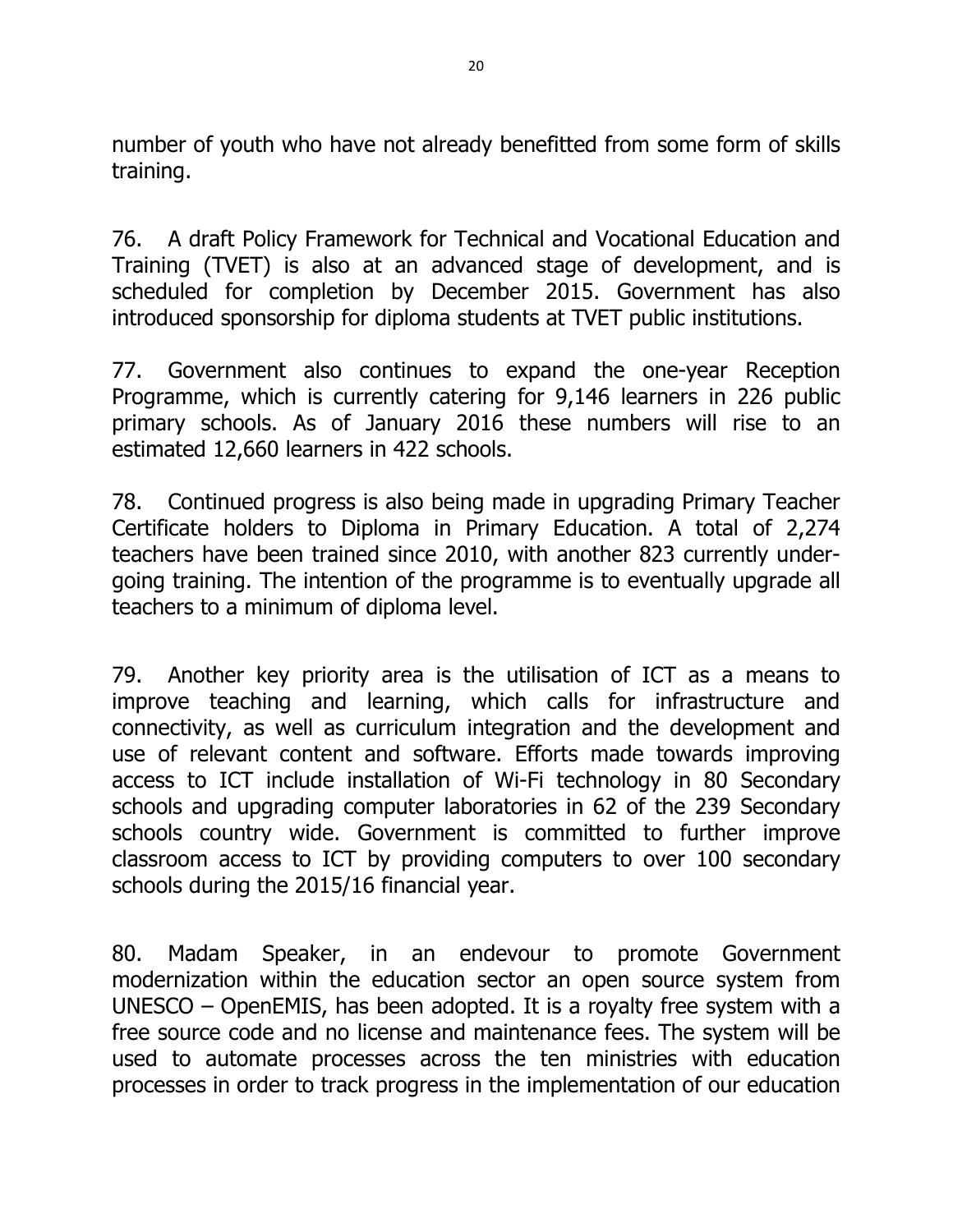related Development Goals and other measures. As Botswana is the first African country to embrace this system, UNESCO is providing technical support for its effective implementation as a potential example to other countries in the region.

81. Madam Speaker, I am pleased to report that the construction phase of the Academic Hospital under the University of Botswana was completed in December 2014. The equipping of the academic side of the hospital is in progress and the institution is expected to open in 2016.

## Research and Innovation

82. Madam Speaker, in today's fast changing world sustained development is reliant on innovation arising from scientific and technological research. To accelerate the implementation of our 2011 Policy on Research, Science, Technology and Innovation Government is drafting a Bill to establish the structures to coordinate and fund future science and technology related research. In an endeavour to maintain upto-date information on Research and Innovation, an online Research Information Management System (RIMS) is also being developed.

83. Government is further enhancing an enabling environment for the uptake of science and innovation through various international collaborative initiatives. In 2014, the Botswana Institute for Technology, Research and Innovation (BITRI) identified solar powered lighting as an area with wide ranging applications including street lighting, car parks, and mining zones. The street light has since been piloted in the villages of Diphuduhudu, Bere, Dukwe and Ngwatle with further expansion now earmarked for other areas across the country in the coming year.

84. The Mineral Beneficiation programme of BITRI is also underway with the setup of a laboratory and pilot plant for Coal to Liquid (CTL) technology to facilitate research efforts that could lead to coal product beneficiation.

85. Construction of the Botswana Innovation Hub Headquarters at the Science and Technology Park is still ongoing with the expectation that the Park will be officially opened in 2016.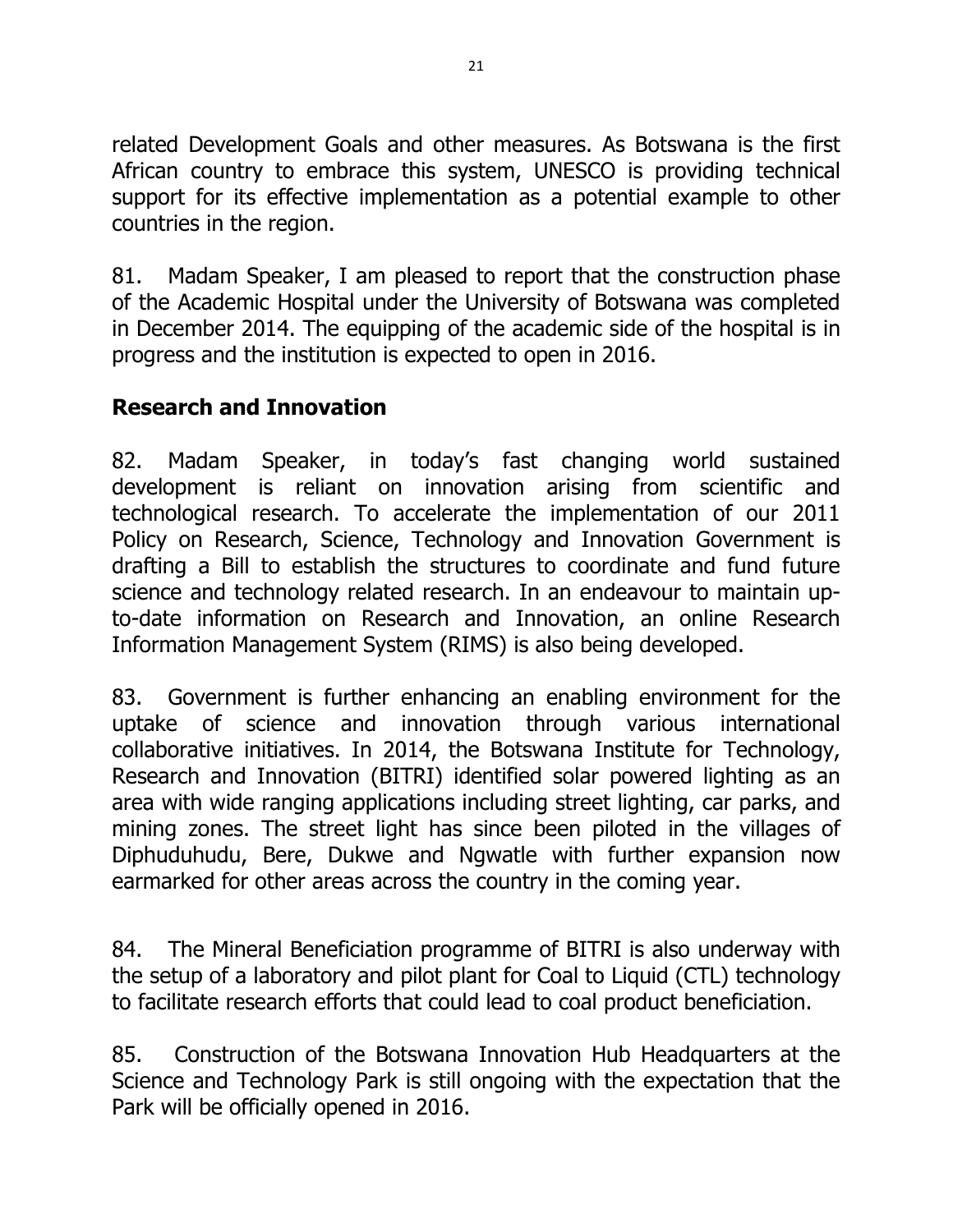#### Governance, Safety and Security

86. Madam Speaker, it is pleasing to once more note that over the past year various reputable international indices, [such as last month's Ibrahim Index of African Governance, the Global Peace Index and the World Justice Project's Rule of Law Index, as well as various private risk and perception polling surveys, including those by AON, Verisk Maplecroft, Transparency International, Afrobarometer and the Economist Intelligence Unit], all underscore our countries continued high international as well as regional ratings when it come to issues of good governance, respect for the rule of law, safety and security, adherence to democratic norms and commitment to fighting corruption.

87. Notwithstanding such accolades we cannot afford to be complacent, but must rather recognise the need for further improvement as well as constant vigilance to uphold our status as a global benchmark of good governance. To this effect, the Governance, Safety and Security Thematic Working Group held a series of meetings to deliberate on NDP 11 national priorities. Among the critical priorities they identified was the need to deal with emerging world trends on terrorism, human trafficking and cybercrime. Additionally, money laundering, border security, internal and transnational organized crime, fraud, aviation security and diamond security were some of the additional emerging security threats.

88. To address these and other challenges Government has decided to develop a new National Security Strategy as a critical NDP 11 milestone. Here it may be noted that in a globalised world the potential threats to any nation's security are as much economic and social as political and defence related. As such national security must be addressed holistically as it is a critical factor for ensuring domestic peace and prosperity. This underscores the need to ensure up to date human resources as well as infrastructure are in place to dealing with emerging security threats.

89. With regards to the rule of law, we remain committed to modernizing our courts capacity to dispense timely as well as fair justice by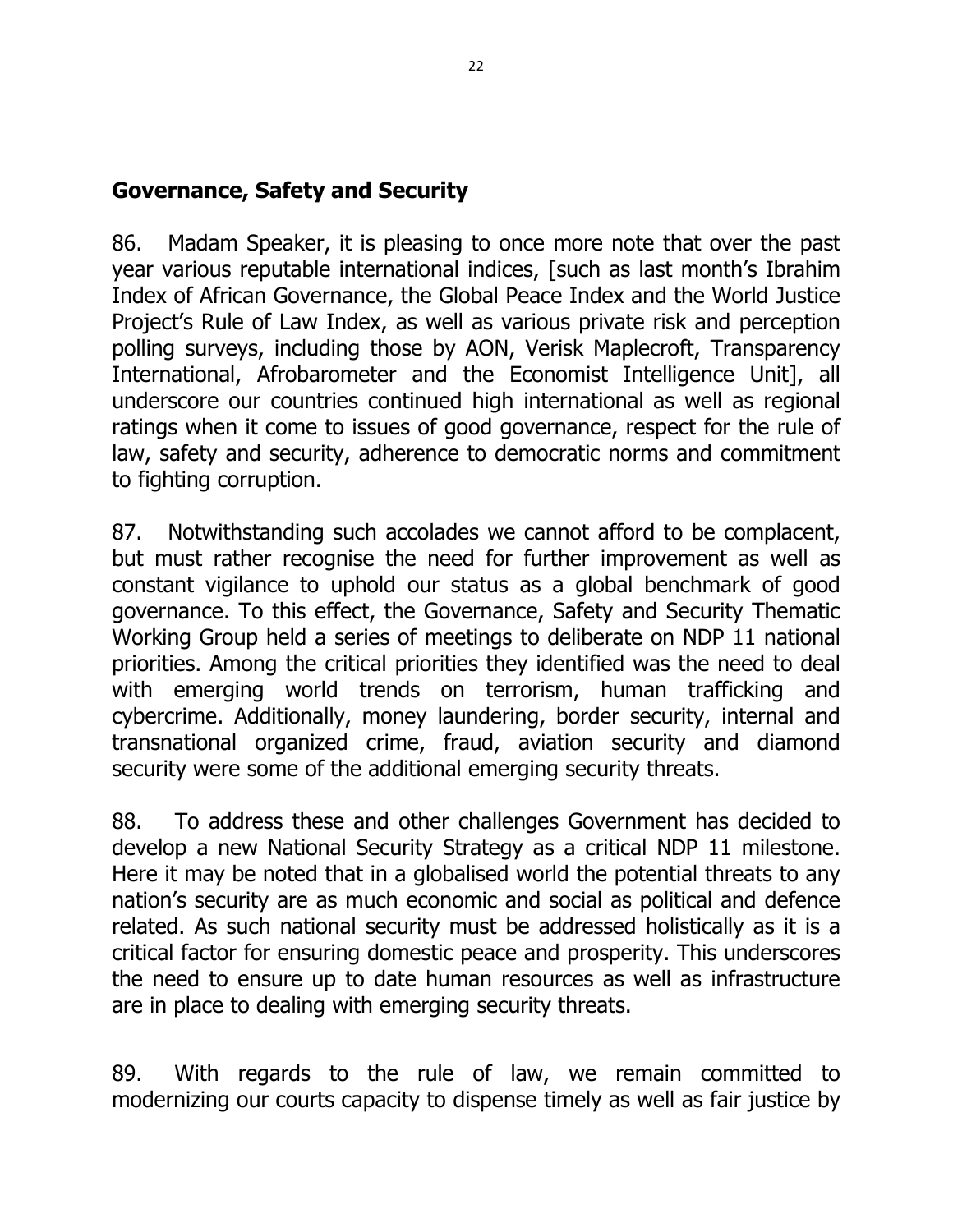leveraging on ICT, while further simplifying the rules of courts and reducing cost of litigation as well as the distance between litigants and courts service centres.

90. The development of a new sentencing policy encompassing alternatives to imprisonment is near completion and should also soon be brought to Parliament.

91. The Legal Aid Project, which commenced in April 2011, currently operates from the Attorney General Chambers in Gaborone and Francistown. Plans are underway for the further delivery of services in Maun, Tsabong and Kasane. Legal aid services are available to citizens in respect of a wide variety of civil law issues. The demand for these services has steadily increased. As at the end of May 2015, almost 12,000 applications for legal aid had been received in Gaborone and Francistown.

92. Both the Legal Aid Act No. 18 of 2013 and its regulations have been brought into operation. The board of Legal Aid Botswana has been appointed and Legal Aid Botswana is transitioning to an independent statutory body separate from Attorney General's Chambers. Subject to the availability of funds, Legal Aid Botswana will offer services in Gantsi and Palapye before the end of the 2016/2017 financial year.

93. Madam Speaker, our Courts, through the various judicial reforms have managed to reduce the waiting period for completion of cases. In this respect the period under review has seen the introduction of a new Magistrates' Court in Bobonong, with three additional courts coming up this financial year in Nata, Shakawe and Kang. In Kanye the construction of a new court house will commence this year, while the Broadhurst Magistrates' Court is being expanded.

94. The Judiciary has also continued in its effort to bring justice closer to the people through the introduction of initiatives such as the mobile traffic courts. The Special Courts for Stock Theft, Maintenance, Small Claims and Traffic have proved effective. Resources permitting, it is our intention to roll out these courts to all districts.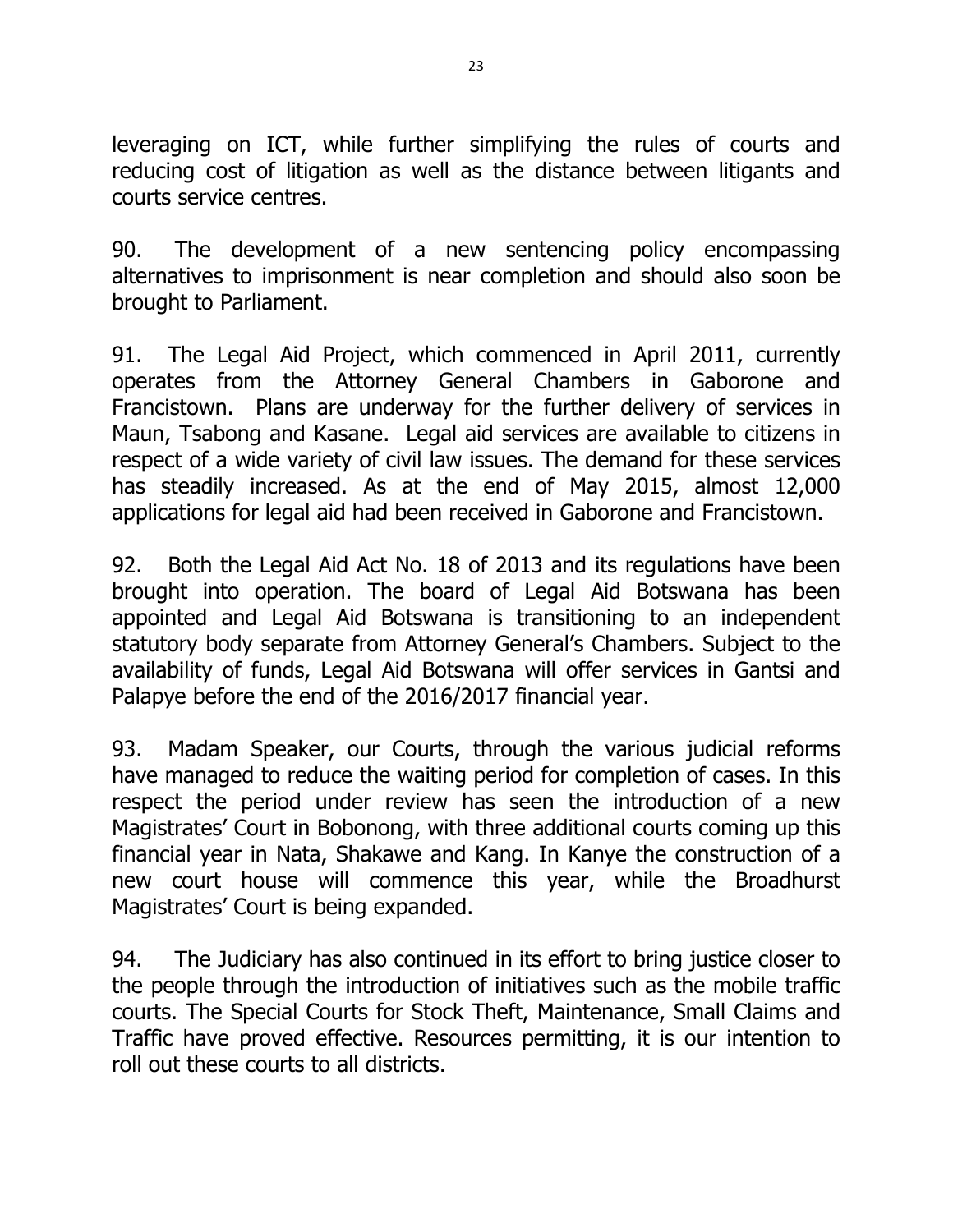95. The Directorate of Public Prosecutions (DPP) continues to discharge its mandate of prosecuting criminal cases in all common law courts of Botswana on behalf of the people of Botswana. In the year 2014-2015, the Directorate achieved eighty-six percent (86%) success rate for all the cases that had been tried in court. This high mark has been achieved despite such challenges as a shortage of skilled manpower.

96. Madam Speaker, Government continues to resource the Botswana Defence Force (BDF) to enable it to be in a state of readiness for any defence related contemporary threats that may threaten the territorial integrity, sovereignty and our national interests. With respect to online or cyber threats the BDF is working jointly with other government departments to address issues of cyber security. With respect to the protection of our flora and fauna the BDF will continue to collaborate with other Government and non-government stakeholders to minimise incidents of poaching.

97. Madam Speaker, the Botswana Police Service continues its fight against crime. To this end, there is a continuous review and revision of legal frameworks, policing policies and procedures, resourcing and competencies to make them relevant to the changing public safety and protection challenges.

98. As a result of such reviews a number of laws were enacted including the Counter-Terrorism Act, Proceeds and Instruments of Crime Act, Forensic Procedures Act and the Anti-Human Trafficking Act.

99. The crime fighting efforts of the Police Service rely heavily on tried and tested policing methods that include integration of visible policing, intelligence gathering as well as a strong public engagement programme to mobilize support for crime prevention initiatives. To this end, there has been a significant improvement over time in the incidence of violent and serious crimes.

100. Rapid technological development has had a serious impact in policing the world over. Crimes involving digital computers, digital networks and/or material stored in digital form continue to pose the greatest challenge to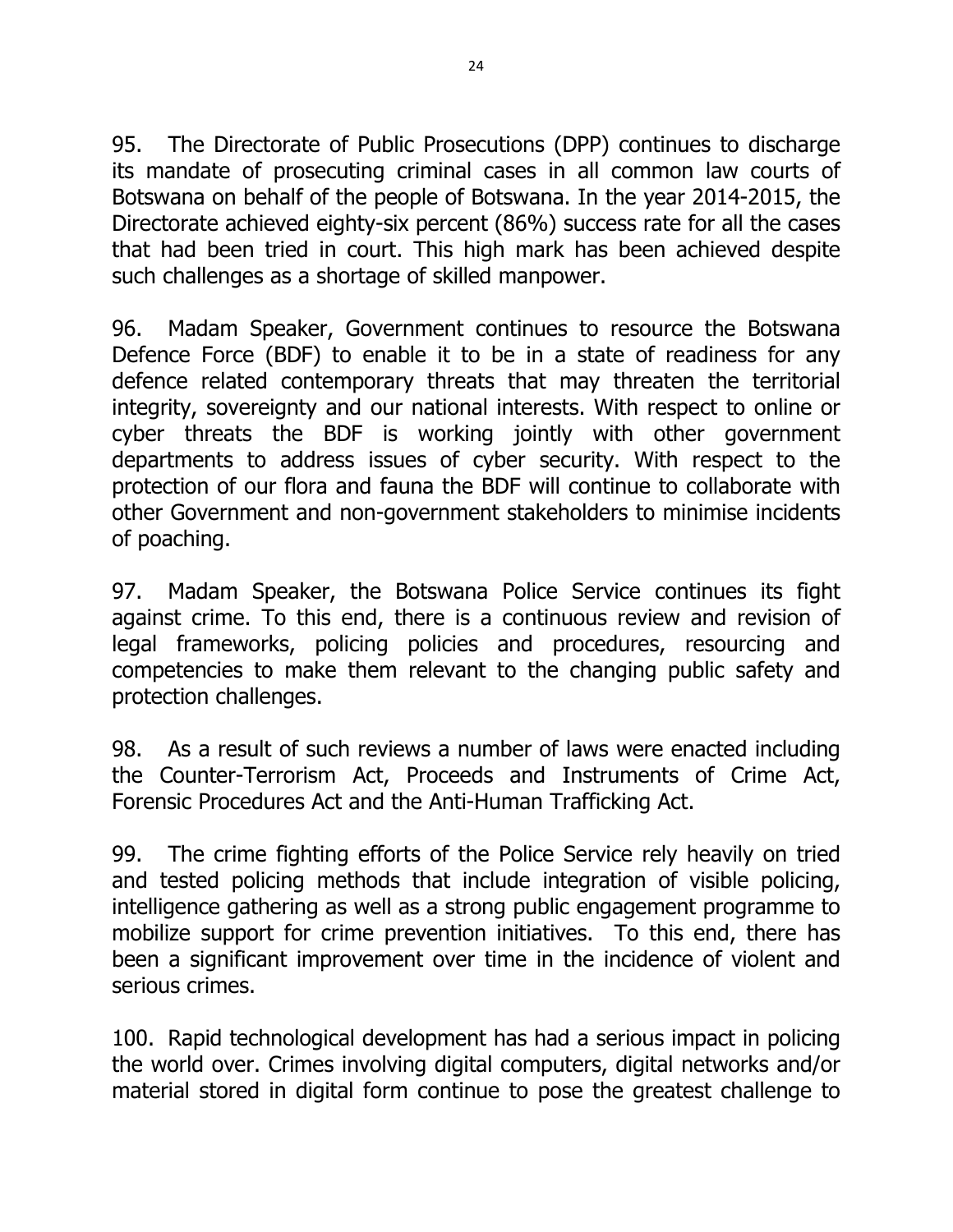modern policing. The modernisation of the Botswana Police Service has therefore become a priority for my government, to that end; the Botswana Police Service is in a drive to inculcate the use of technology in its business processes in order to improve effectiveness and efficiency of its service delivery.

101. The Police Service is at an advanced stage in the process of introducing a Safer City programme in order to build capabilities for policing the city of Gaborone by means of closed circuit television technology. Such a programme will address the efficiency of the response processes as well as speed-up the investigation and detection of crime and it will be cascaded to other areas of need over time.

102. Botswana has experienced a tremendous increase in the number of internet users. To this end a cybercrime and computer forensics function is being established within the Police Service and it is going to be fully capacitated in terms of laboratories, storage and security facilities including a highly skilled workforce. Government is therefore embarking on a large cyber investigation, cyber intelligence and cyber forensics capacitating process for the Police Service. This will be supported by the enhanced Cybercrime and Computer Related Acts which the Ministry is in the process of reviewing to bring it in line with developments in the cyber sphere.

103. Guaranteeing safety in public spaces and reducing the fear of crime has been one of the prioritised performance outcomes of the Police Service. Consequently, initiatives such as the Police Volunteer Scheme, Special Constabulary and Cluster Policing remain relevant in the provision of visible policing. These cadres will continue to constitute a significant feature of policing in Botswana.

104. The effectiveness of crime prevention however, can not only come from having police officers on the streets, it is also a consequence of meaningful collaborations between citizens and law enforcement. Members of the public have been able to mobilise themselves through their neighbourhood self-policing initiatives with the realisation that their security and that of their property starts with them.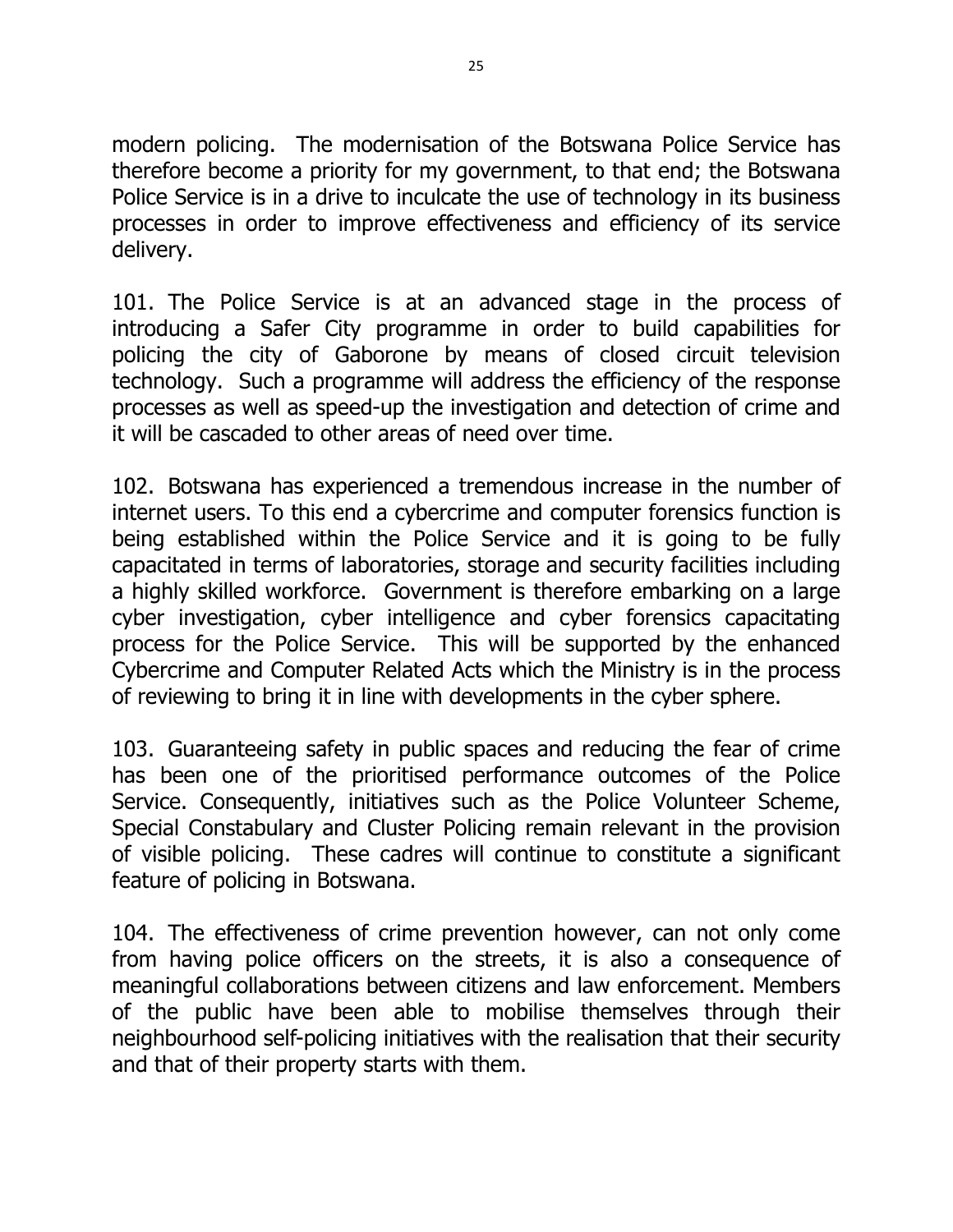105. Madam Speaker, too many lives continue to be lost on the road especially of young and productive members of society, largely due to human error, over speeding and drunken driving. The number of casualties dropped from 24 per 100,000 in 2011 to 18 in 2014. Stringent measures have been put in place through, among others, the amendment of the Road Traffic Act.

106. The Police Service has a bold law enforcement approach to road traffic law offending which is anchored on enforcement and education. There, however, still remains room for improvement for a mind-set shift towards understanding road safety not solely as a police issue, but also as a social issue demanding the interventions by all. To that end we shall continue capacitating the Botswana Police Service to deliver on the statutory obligations to road safety.

107. As a further initiative children continue to receive education on road safety at a Children Traffic School in Gaborone. A Mobile Traffic School truck has also been acquired to serve schools that are normally unable to visit the Children Traffic School facility in Gaborone.

108. Madam Speaker, the Department of Prisons and Rehabilitation remains committed to providing effective rehabilitation of offenders and improving security of prison installations. While overcrowding continues to be a problem in some of our maximum security prisons, it is pleasing to report that the majority of our prisons are now operating below their holding capacity. In June 2015, the average number of prisoners held in our prisons was 4108 against the authorized holding capacity of 4337 inmates.

#### Immigration

109. Madam Speaker, the Department of Immigration and Citizenship facilitates the movement of people in and out of the country. Given the importance of this function we are working towards improving the Department's operational efficiency. In this regard, Government is developing comprehensive systems which will in future be integrated with other systems for consistency, efficiency and data integrity to facilitate on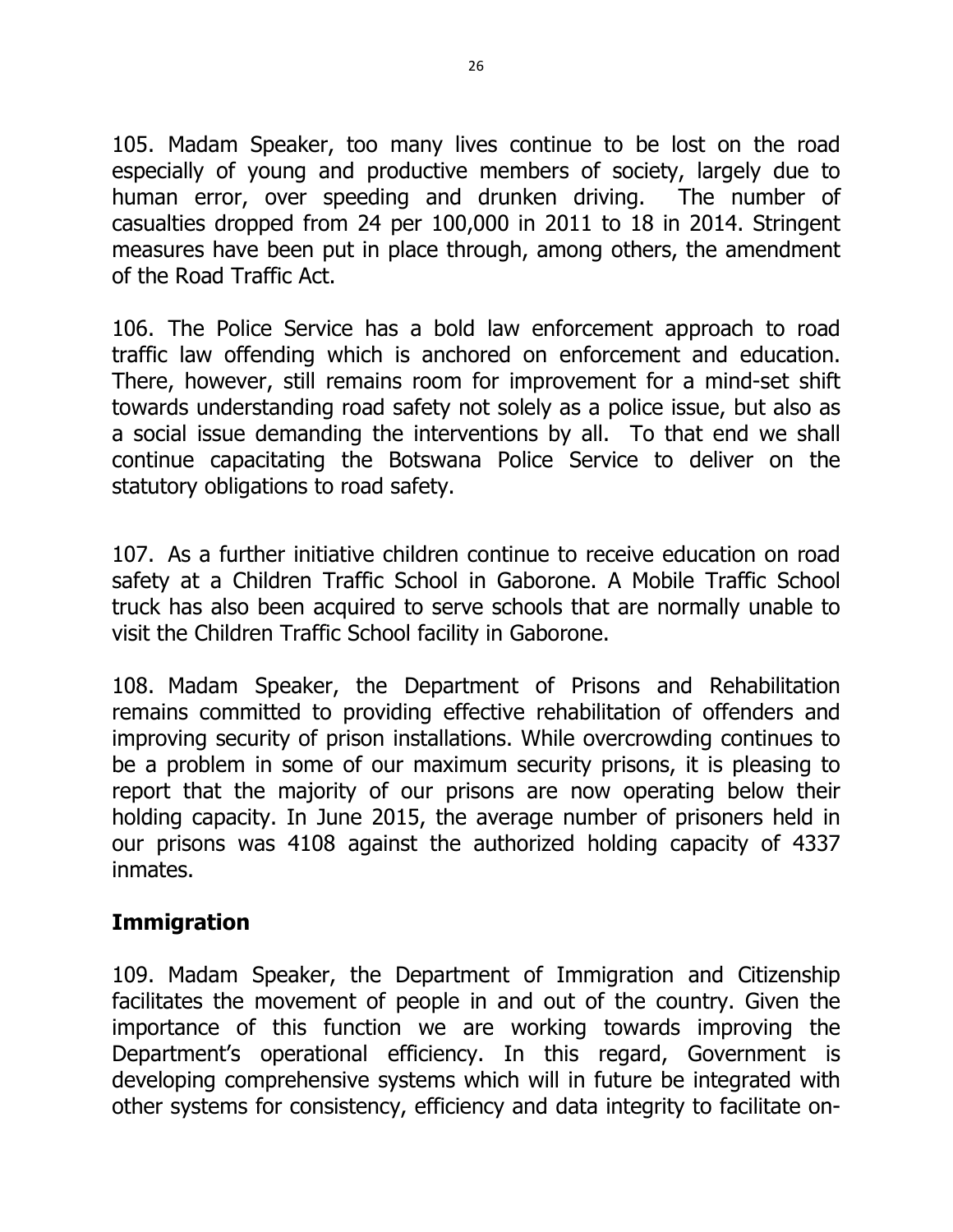line services especially for critical functions such as VISA, residence and work permits applications.

110. Government has further introduced strategies to reduce passport fraud and promote integrity of travel documents. This amongst others includes contributing to the Public Key Directory, a software that has been developed by International Civil Aviation Organization (ICAO) to enhance security of travel documents and promote global interoperability. This will go a long way to help us fight fraud and forgery of passports together with cooperating countries.

## Civil and National Registration

111. Government remains committed to maintaining an up-to-date National Register in accordance with the law. Currently, the National Register for Omang stands at 1,559,187 for citizens who are 16 years and above and 604,628 for those under the age of 16 years as per the National Birth Register bringing the total registered population to 2,163,815. This represents good progress and compares well with the Statistics Botswana population projections of 2,195,134 for 2015. Efforts are continuing to register the few citizens who remain unregistered. On this note, my Government continues to embark on an intensified outreach programme particularly targeting the remote areas in an effort to improve uptake of registration services. In this endeavour, the Government is collaborating with the United Nations Agencies, the African Development Bank, USAID, Masiela Trust Fund and other local NGO Community to intensify registration.

## Labour

112. Madam Speaker, Government continues to provide labour administration services to the nation with a view to promote industrial harmony. These services include Labour Inspections, Trade Dispute Resolution, Industrial Relations, Workers Compensation, Employment Services as well as processing of Work and Residence Permits.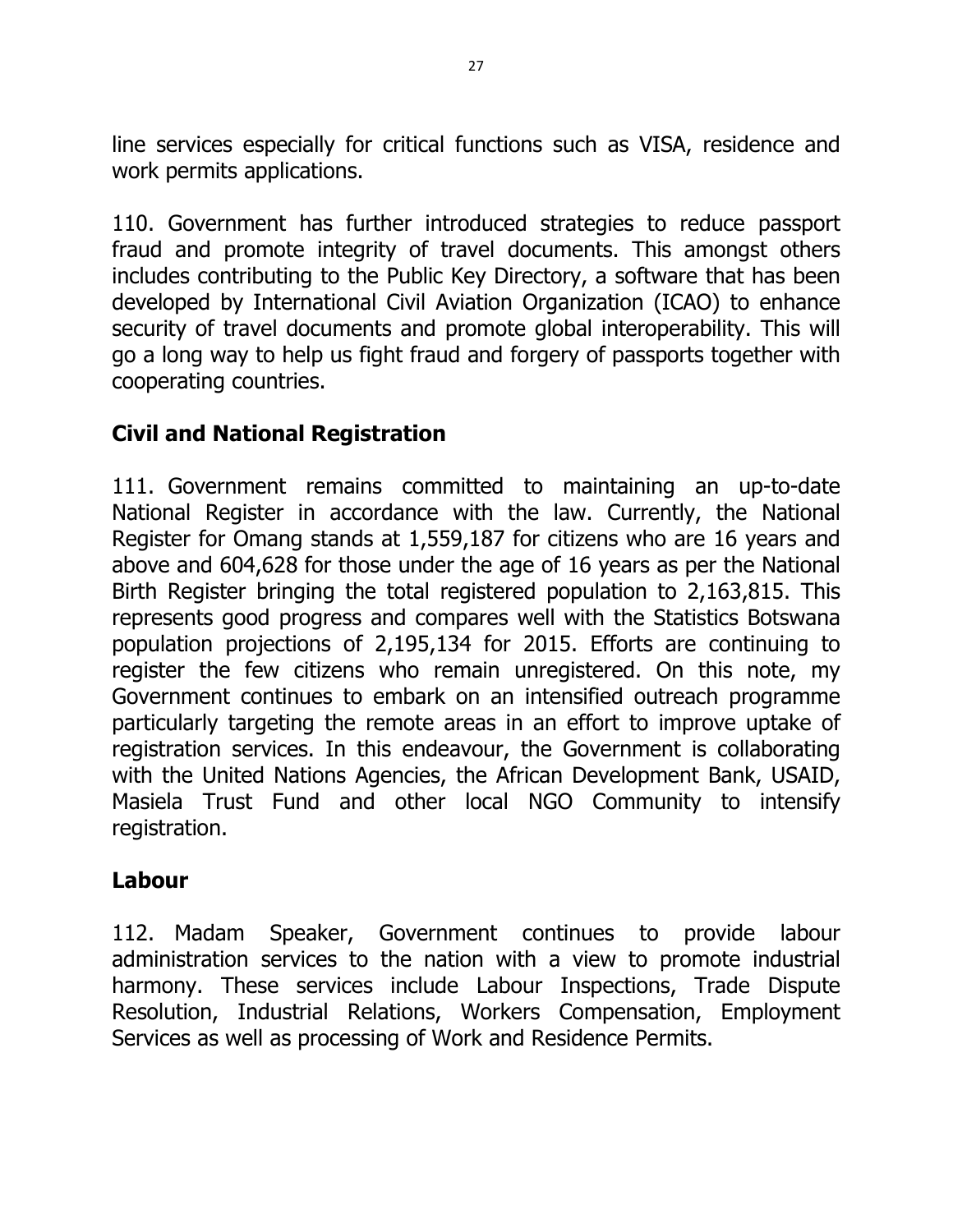113. In order to improve management of labour relations and dispute resolution, the Trade Disputes Bill has been published and will be tabled before this Honourable House. The Trade Union and Employers Organisations Act is also being reviewed.

114. The Botswana Decent Work Country Programme continues to be implemented in an effort to promote rights at work; productivity; decent employment opportunities; social protection and dialogue. Implementation of the Programme has on review been extended from December 2015 to December 2017. The Programme will also facilitate the strengthening of Social Dialogue Structures and Processes in the country that are necessary for negotiations, consultations and exchange of information among representatives of government, employers and workers on issues of common interest.

#### Gender

115. This year marks twenty years after the 1995 Beijing Declaration and Platform for Action as well as the close of the Millennium Development Goals. It is my delight to inform you that in the 20 years, Botswana has made significant progress on Gender and Development. Gender mainstreaming has been adopted as a key strategy for the achievement of gender equality. This approach recognises that both men and wommen must be involved in the development process in order to effectively address the root cause of gender inequality for sustainable development.

116. In recognition of the above, Parliament adopted the National Policy on Gender and Development on  $7<sup>th</sup>$  August 2015. The Policy aims to reduce inequalities in opportunities and outcomes of social, economic, political, cultural and legal development for both women and men. The Policy further aims to establish a framework for implementing and institutionalising gender equality initiatives with strong mechanisms for coordination, monitoring and evaluation.

117. In order to accelerate participation of women in the mainstream economy, the Women's Economic Empowerment Programme has been reviewed to include individual women, women groups, community projects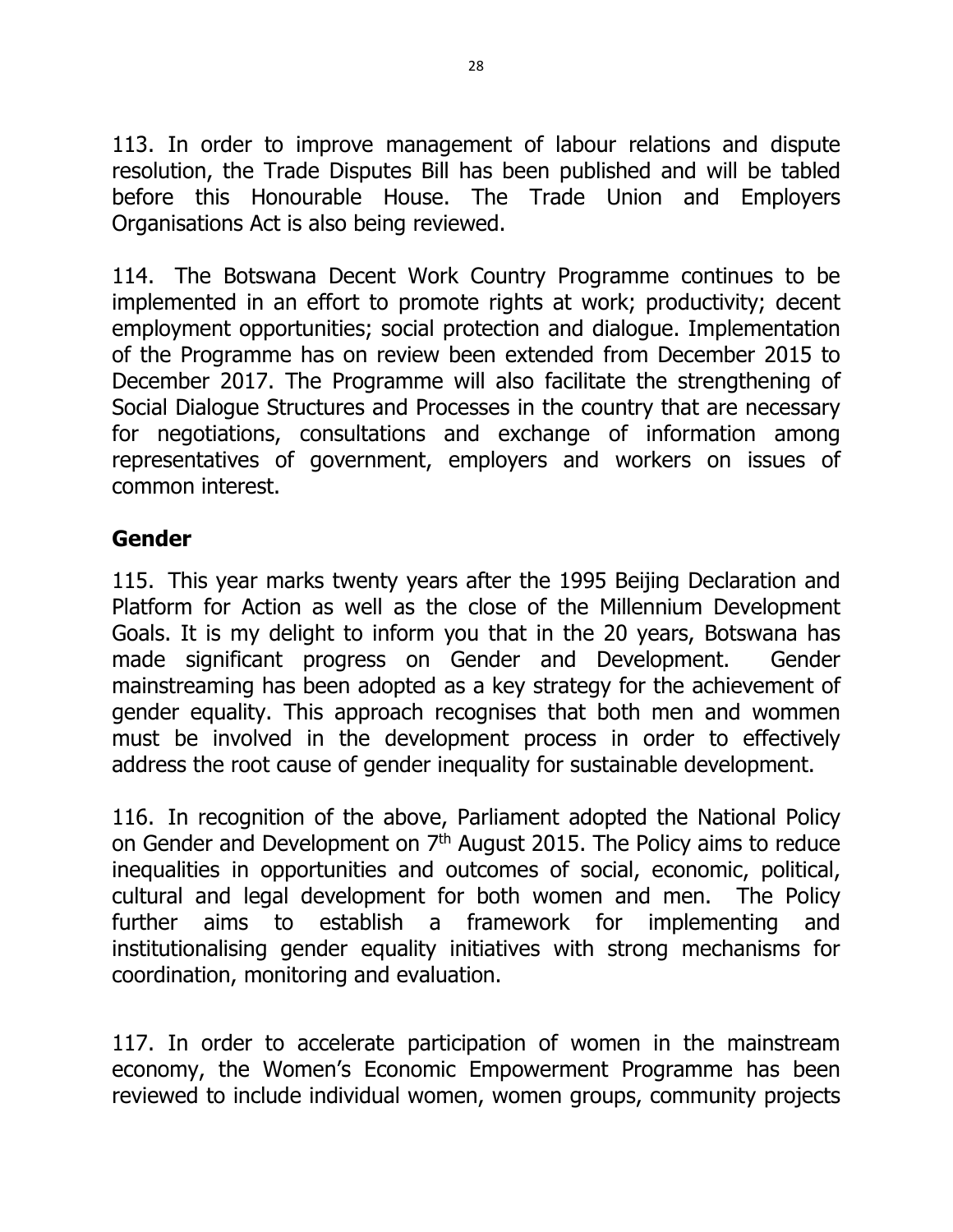and cooperatives. Funding ceilings have also been revised to P100 000.00 for individuals and P500 000.00 for community projects and cooperatives. Efforts to support women in accessing markets will also continue.

118. Regarding the elimination and prevention of Gender Based Violence, Government has developed a National Gender Based Violence Strategy (2014-2020) which outlines the multi-sectoral and multi-pronged approach.

# Construction Industry Trust Fund (CITF)

119. In line with the CITF Strategic Plan, the centre has expanded the level of skills training during the financial year 2014/15 by introducing new skills training programmes such as coded welding, rigging, roof grass thatching and dry walling partitioning in order to reduce dependency on external recruitment of semi-skilled artisans. The Kazungula Mobile Training Unit (MTU) in the Chobe District is fully operational and is targeting mega projects and emerging related projects in the Chobe District by providing trained semi-skilled and skilled artisans.

# Poverty Eradication

120. Government's commitment to the eradication of abject poverty is reflected in its annual budget allocation of P160 million since 2012. The Poverty Eradication Strategy is now in place to better guide the programmes progress, while Government has committed itself to removing the current project backlog by the end of this year.

121. Progress has been made in the development of the Kgalagadi Sand Building Block (KSBB); with the first depot that will make the bricks being established in Tsabong. Government has designated four additional locations for the establishment of fully-fledged KSBB Depots under the Poverty Eradication Programme. Batswana are therefore encouraged to seize the business opportunities associated with the KSBB Technology.

122. Government has identified land in Gantsi, parts of Central District, Francistown and other areas where boreholes will be drilled and equipped for beneficiaries to engage in horticultural production either as groups or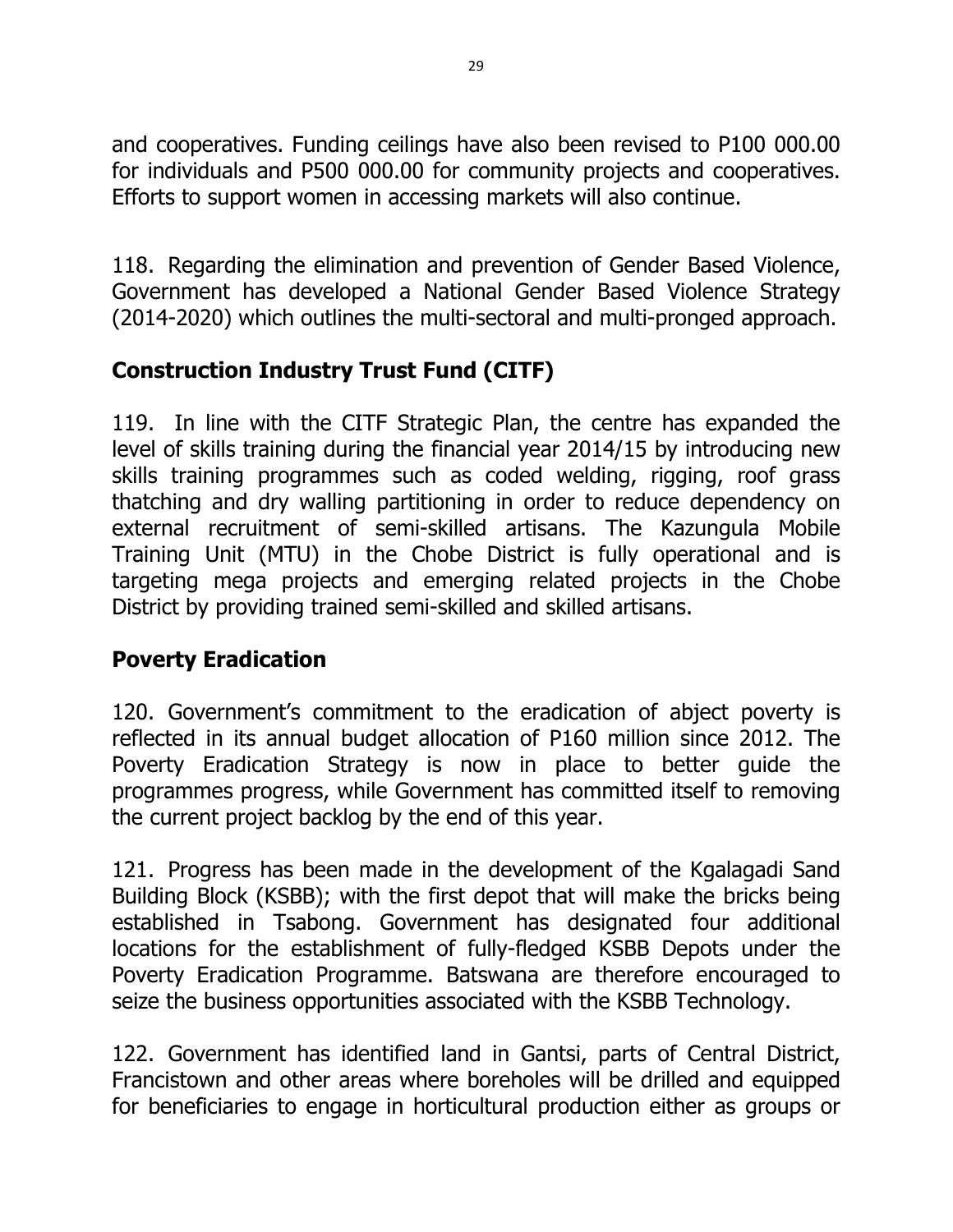Cooperatives. We are also embarking on grey (sewage) water harvesting to address the issue of shortage of water for horticulture and fish farming.

123. Let me reiterate that, poverty eradication is an ethical, social, and economic imperative of our Government. We need every citizen, and our development partners to join us in this war against poverty. The nation is assured that the rollout of the program is being fast tracked to meet the set targets.

### Social Welfare

124. Government is committed to continue provision of social protection services to different categories of people in order to have dignified and improved standards of living. These people, who are mostly vulnerable to economic conditions, are supported through our well known programmes.

125. During the 2015/2016 financial year, financial resources in the sum of P1,267,952,390 have been approved to finance these programmes. As at June 2015, the Government was supporting 32,860 destitute persons, 102,492 Old Age Pensioners, 1,986 World War II Veterans, 1,229 Community Home Based Care patients, 32,803 Orphans and vulnerable Children. From April 2015, cash allowances were increased.

126. Madam Speaker, we have introduced a Disability Allowance during the current financial year. In this regard payments started in August 2015, with those who have so far been identified as qualifying for the allowance, which is paid to people with severe disabilities to cushion the effects of disability. The identification of additional qualified recipients is ongoing.

127. We have also concluded the consultations on the review of the Revised National Policy on Disabilities, which is to be presented to this session of Parliament. The policy will guide the implementation of disability services including, access to education, development of sport and sporting facilities, affirmative action and the employment and general economic empowerment of People with Disabilities.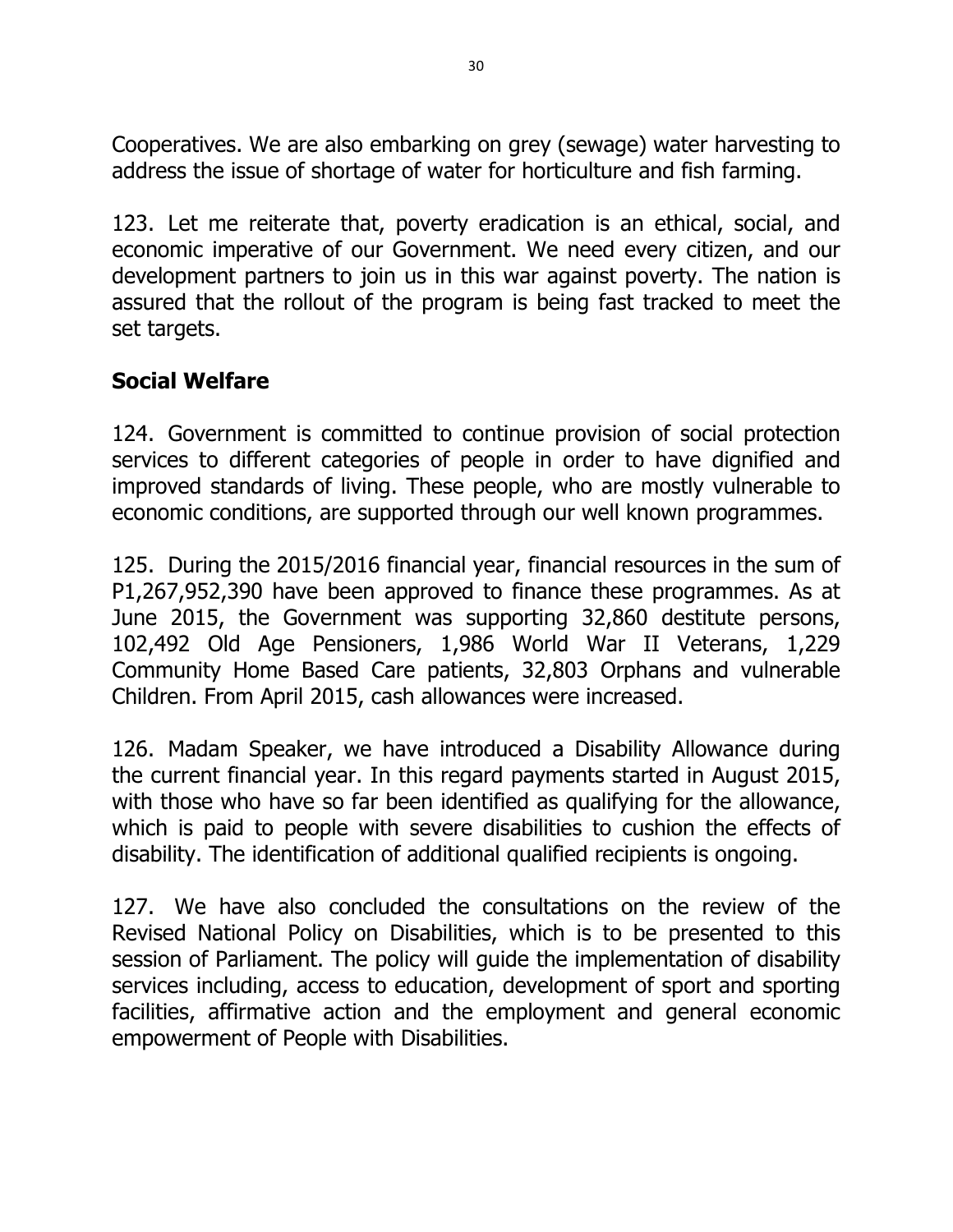128. Since the approval of the Affirmative Action Framework for Remote Area Communities together with its 10 year implementation plan in July 2014, the number of people employed in the formal sector in RACs has increased.

129. Madam Speaker, the budget for the Ipelegeng Programme was increased from P580,590,000 in 2014/2015 financial year to P635,590,000 in this financial year, partially due to the increase in the wage rate of beneficiaries. Funds allocated for this programme also support various initiatives such as Crime Prevention volunteers and Special Constables under the Botswana Police Service; Wildlife Volunteers and 100 monuments projects. Additional Ipelegeng Projects include environmental cleanliness, minor construction and maintenance of infrastructure. The monthly targeted beneficiaries are 64,191 people.

### **Housing**

131. Madam Speaker, Government continues to recognize access to adequate shelter as a basic need and a prerequisite for national socioeconomic development. We shall therefore continue to ensure implementation of the National Housing Policy, as well as come up with new initiatives geared toward uplifting the status of housing for both public officers and the general public.

132. In recent years the provision of public housing has been outpaced by demand. To pick up the pace, as part of ESP, Government has decided to accelerate the construction of 4,481 residences, which will include:

- SHHA Turnkey Project
- Public Housing
- 500 Instalment Purchase Scheme Housing
- Youth Housing
- Home Improvement
- Public Officers Housing Initiative; and
- Third Party Housing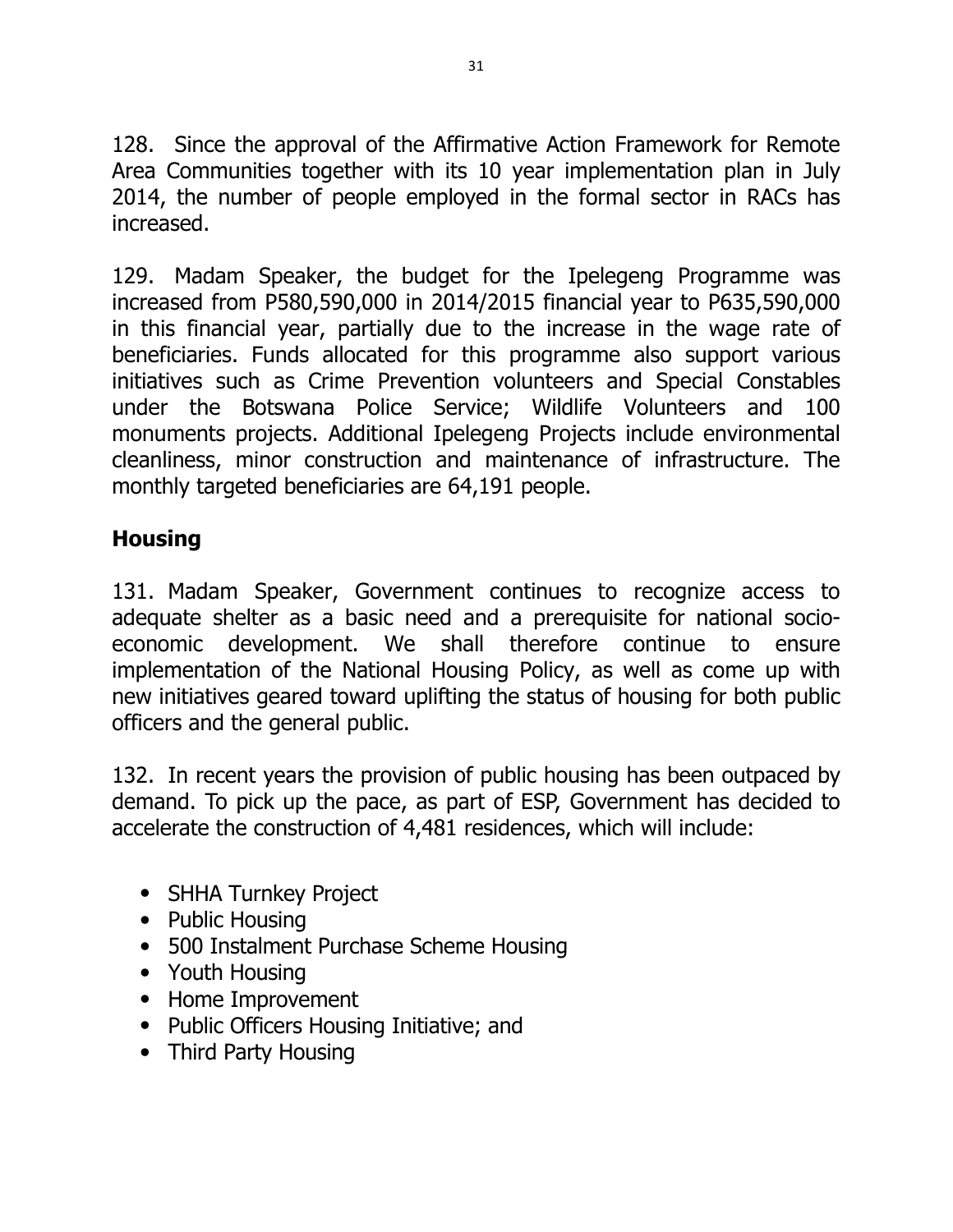133. The Low-Income Housing Programme will continue to focus on three components of SHHA Home Improvement, Turnkey Development Scheme and Integrated Poverty Alleviation and Housing Scheme. Government has increased the maximum income threshold for the Low-Income Housing Programme to P52,000 for both the SHHA Home Improvement and Turnkey Development Scheme. Government has further increased individual household's maximum loans entitlement from P45,000 to P60,000 for the SHHA Home Improvement; and from P60,000 to P90,000 for Turnkey Development Scheme, effective the 1st of April 2015.

134. Government has funded a total of 4,017 projects for SHHA Home Improvement. Of these a total of 3,155 have been completed, while 862 projects are still at various stages of construction. Government has also funded 3151 projects under the Turnkey Development Scheme, of which a total of 2,291 have been completed. The Integrated Poverty Alleviation and Housing Scheme and Destitute Housing Programme are also assisting less privileged Batswana to break out of poverty.

135. It is pleasing to note that Government's efforts to provide shelter for low income and destitute people is being augmented by non-government institutions and individuals. In this context I am further pleased to report that over 500 residences have now been built through the Presidential Housing Appeal for the needy, bringing us close to our target of 600 houses by the end of the year. Here I must thank all of those who have generously devoted their time as well as financial resources to this initiative.

## **Health**

137. Madam Speaker, Government continues to strive to ensure that high quality health services are accessible and affordable for all in a sustainable manner. In this context our health services are undergoing a transformation that focuses on the delivery of quality care that is financially sustainable; which incorporates a revitalisation of primary health care as well as increased private sector participation. As part of our ESP we thus intend to upgrade 92 health facilities while continuing to upgrade our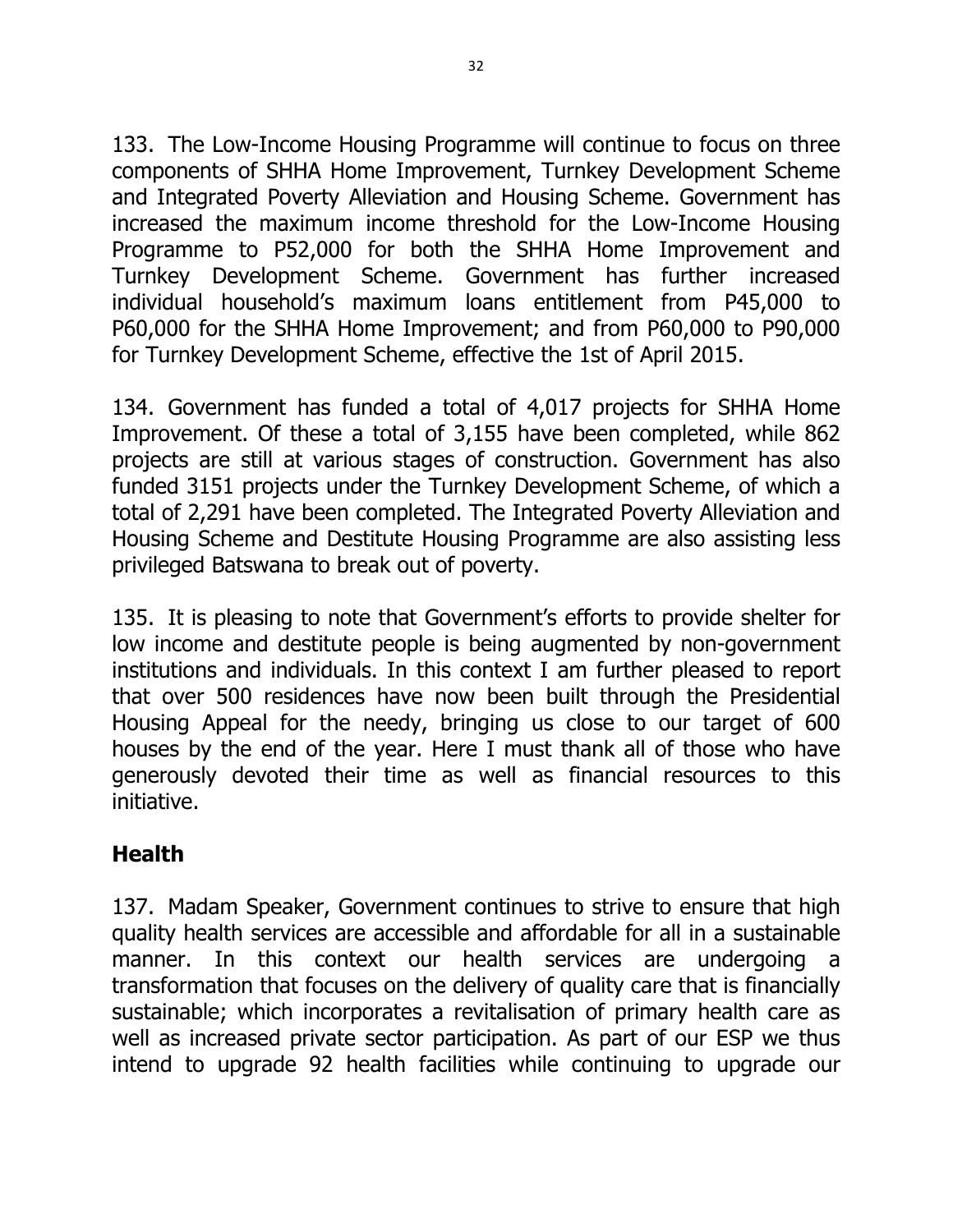hospitals. In addition we intend to prioritise the construction of 534 additional staff houses.

138. Our commitment to health access for all is further reflected in expansion of operation hours in clinics from 8 to 24hrs. Since 2014, 9 more facilities have now expanded operation hours bringing the total number to 48.

139. In a further effort to improve health care delivery he have decentralised some decision making processes to the districts. For example, District Drug Emergency and Laboratory votes to procure medicines and supplies have been established. PPADB has also increased the limit of micro procurement of drugs by Health Management Teams from P30,000 to P150,000.

140. We continue to strengthen the monitoring of outsourced non-core services, such as cleaning, landscaping, laundry services and equipment is the 3 referral and 4 upgraded district hospitals, while exploring other possible areas to outsource. Two additional laboratories have been accredited this year, bringing the total number to 7. Moving forward the focus will be on strengthening the implementation of the National HealthCare Standards.

141. Over the past five years, the health sector has performed relatively well on the health related Millennium Development Goals (MDGs) through comprehensively funded programs and interventions. Botswana is on track to achieving the MDG 4 target of reducing infant and under-five mortality.

142. Government continues to introduce immunization campaigns such as the recent national roll-out of Human Papilloma Virus Vaccine (HPV) for girls to prevent cervical cancer. Plans are also underway to introduce Inactivated Polio vaccine which is safer and eliminates the risks from earlier vaccines. This will be followed by the introduction of Measles Rubella vaccine in 2016.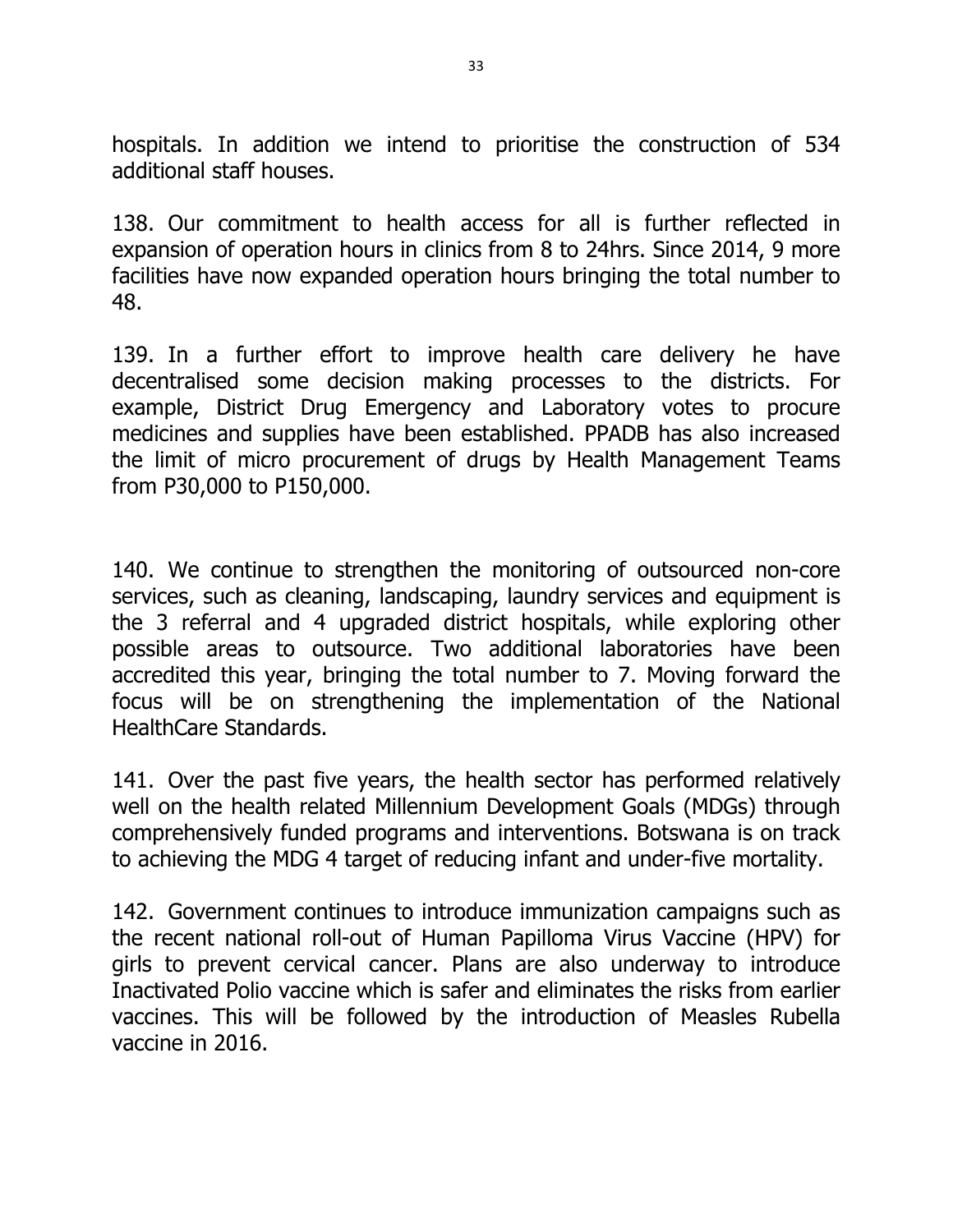143. The child mortality rate has likewise been reduced from 76/1000 live births to 28/1000 live births in 2007 and 2011 respectively, and is projected to reach 21/1000 live births by the end of 2015. Whilst we will not be able to achieve the 81 per 100,000 live births maternal target set for 2015, the Quality Improvement Project, Emergency Obstetric Newborn Care and Comprehensive post abortion Care initiatives have yielded a significant reduction of maternal deaths.

144. As a country, we have made strides in the prevention and management of major communicable diseases such as HIV/AIDS, malaria and Tuberculosis (TB). Malaria incidence has, for example, been reduced from 13.52 cases per 1,000 population in 2006 to 0.11 cases per 1,000 population during 2015, whilst deaths declined from 42 to 5 in the same period. We are thus very close to reaching our target of eliminating malaria by 2018. The TB notification rate has also been reduced from 511 per 100,000 population in 2006 to 337 per 100,000 in 2013. One must, nonetheless, emphasise that TB remains a major health concern.

145. Non-communicable diseases are on the increase and account for about some two thirds of all global deaths. These include hypertension, diabetes, injuries, mental health and cancers. Risk factors that contribute to these diseases include physical inactivity, excessive intake of alcohol, tobacco smoking and poor eating habits. I therefore appeal to Batswana to reduce their risk by embracing healthy lifestyles.

146. Madam Speaker, given the challenges we face in Botswana as elsewhere in the world, by a rise in both communicable and noncommunicable diseases, as well as increasing health security threats from out breaks such as Ebola to bio–terrorism it is important that we improve our capacity for early detection and response by continuing to strengthen our disease surveillance and outbreak response systems. In line with this we are working on a National Public Health Institute.

147. As at September 2015, a cumulative total of P1,867,586,562 has been collected from the alcohol levy. A 2012 evaluation of the impact of our alcohol reduction campaign interventions indicated that there was a reduction in alcohol consumption from 8 litres per capita to 7 litres.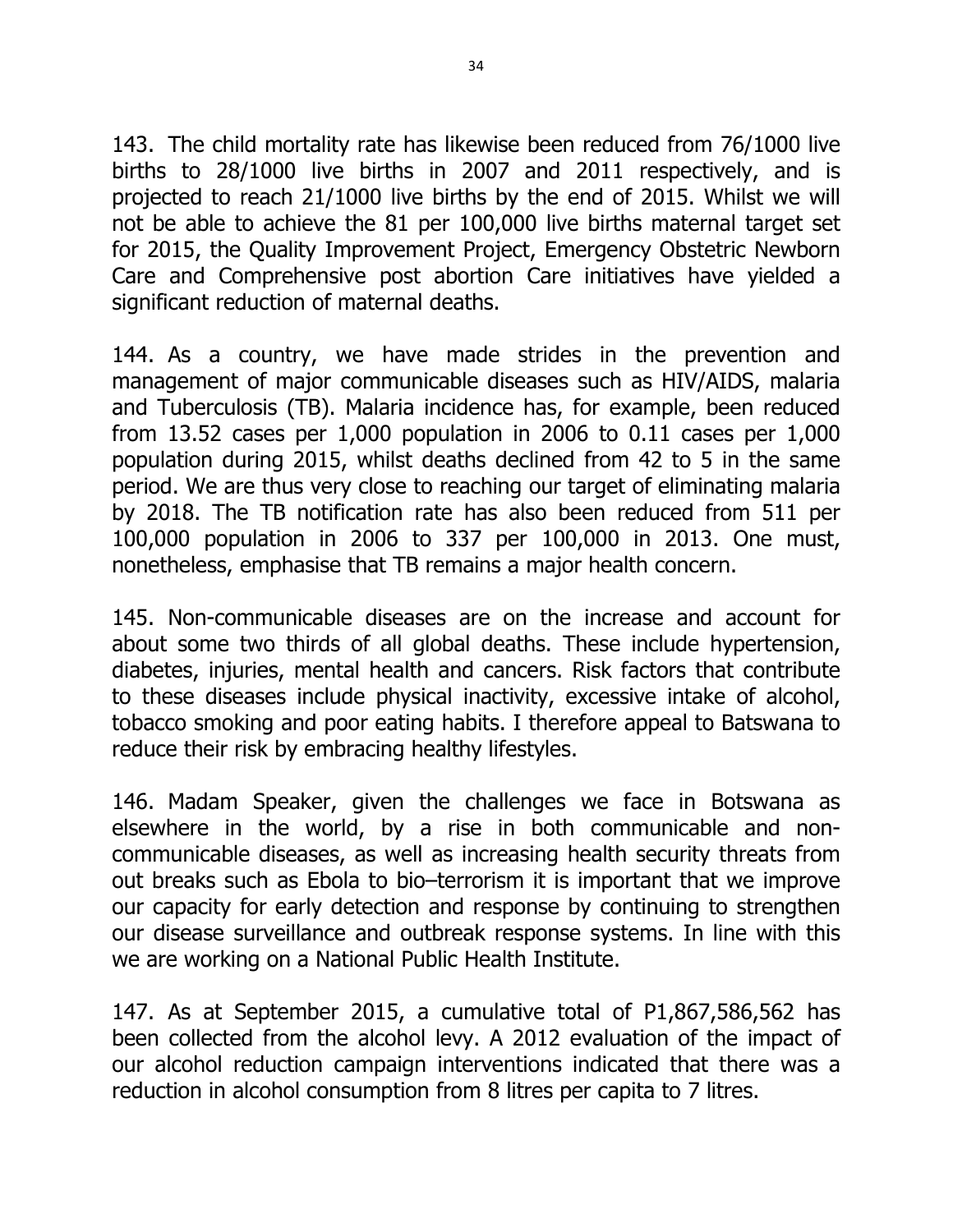#### HIV/AIDS

148. Madam Speaker, the mid-term review of the Botswana National Strategic Framework II (NSF II) has once more underscored the fact that behaviour change remains the key to stopping the spread of new HIV infections. As a strategy to help achieve this, Community Acting Together to Control HIV (CATCH) has been developed to galvanize community support in reaching the "zero infection" goal.

149. Currently more than 90% of HIV positive persons that are eligible for Antiretroviral Therapy (ARV) are on treatment. In line with the 2013 World Health Organisation (WHO) guidelines, in April 2015 we extended lifelong ARV treatment to all HIV positive pregnant women regardless of CD4 count.

150. We are at an opportune time for achieving HIV/AIDS epidemic control by as early as 2020. Taking into consideration international best practice, discussions are ongoing on how to best achieve epidemic control in a sustainable manner. The "Test and Treat" concept implies that every person who tests for HIV shall be put on treatment irrespective of their CD4 count. In addition to providing viral suppression, this form of treatment will also reduce HIV transmission. At this juncture I would like to appeal to our partners for their continued support as we move forward.

151. In a further effort to achieve zero new HIV infections, discrimination and AIDS related deaths by 2016, Botswana became one of the three countries confirmed by the Guinness World Record in 2015 as having recently set the new record of the most people having tested for HIV in Multi-Venues in 8 hours. This is a positive move towards having 90% of all Botswana residents knowing their HIV status. With our current HIV testing prevalence of 63% there is still a lot more to be done.

152. Here let me once more note that while we are firm in our commitment to providing for HIV/AIDS testing and therapy, the ultimate answer to stopping the spread of this terrible virus lies in us exercising selfdiscipline in our behaviour.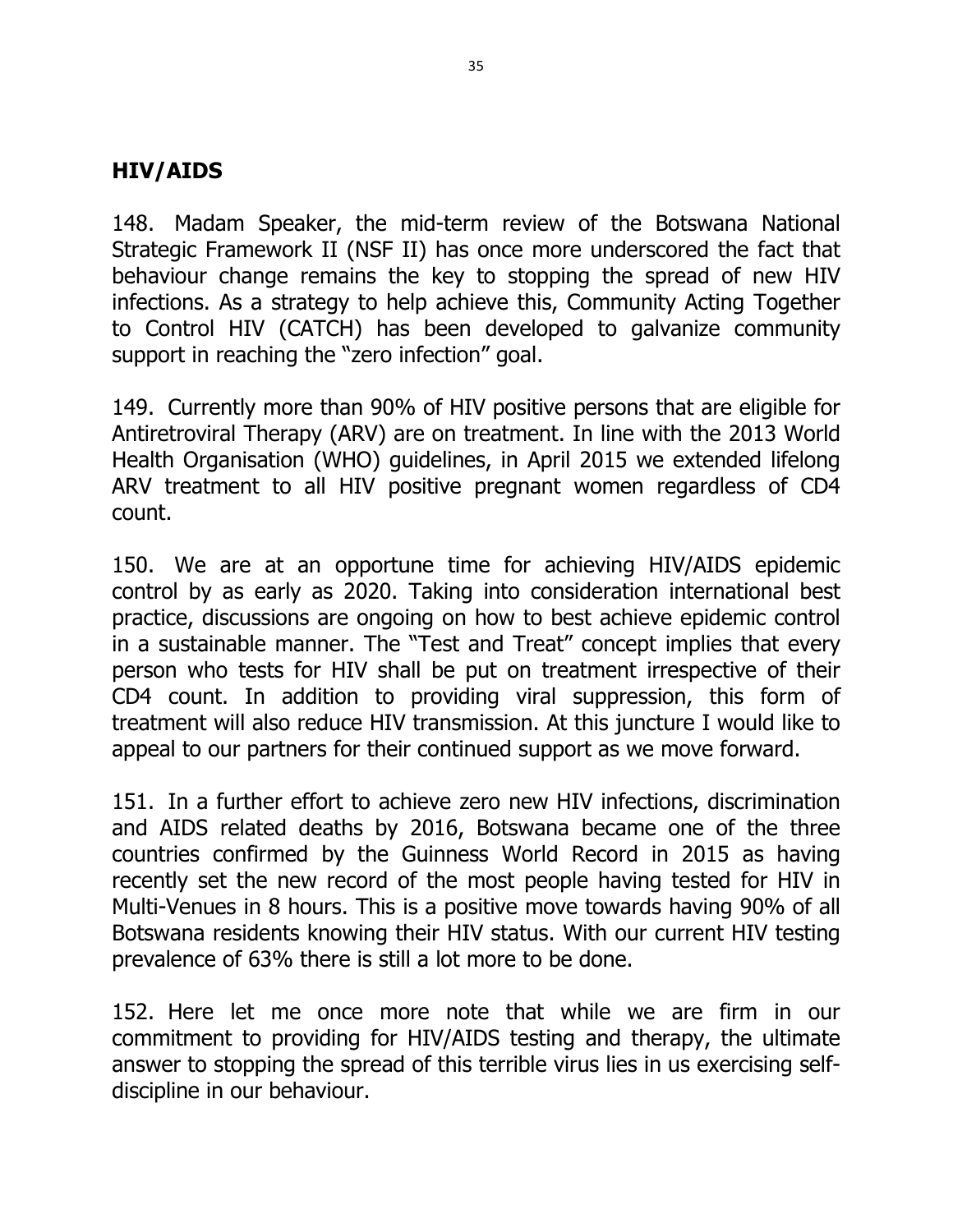### Youth

153. Government has intensified support for youth businesses by putting in place reservations as part of affirmative action to improve their market participation by setting aside a certain percentage of tenders issued by government to youth companies. These exemptions have been communicated to all stakeholders to ensure smooth implementation. Youth empowerment is being further enhanced through capacity building in entrepreneurial skills and the funding of youth businesses.

154. Government remains steadfast in its commitment to promote positive mindsets and attitudes among young people to empower them to be responsible and self-reliant individuals with sound morals. We are thus collaborating with youth service organisations to help us further develop and deliver comprehensive Character Building Programmes targeting young people.

155. Restructuring of the Botswana National Youth Council (BNYC) is complete and a new BNYC Board has been appointed.

156. Madam Speaker, following its introduction in April, 2014 the Botswana National Service Programme programme has been doing well with an average monthly enrolment of 13,500. Enrolment in the National Internship Programme reached 6,196 as of July 2015, which was slightly above our target of 6,000. Out of these, 2,910 are working in the Public Sector, 1123 are with Parastatals, 1,855 are with the Private Sector and 308 are with non-government organizations.

157. Art and culture programmes continue to grow in popularity. This year, a total of 14,125 performing artists and 3,337 visual artists were registered to participate in the President's Day Celebration events. In the 2014-15 financial year artworks and crafts valued at P1,796,000 were sold by artists compared to P980,450 for the previous year. An action plan commenced in February 2015 to promote further stakeholder engagement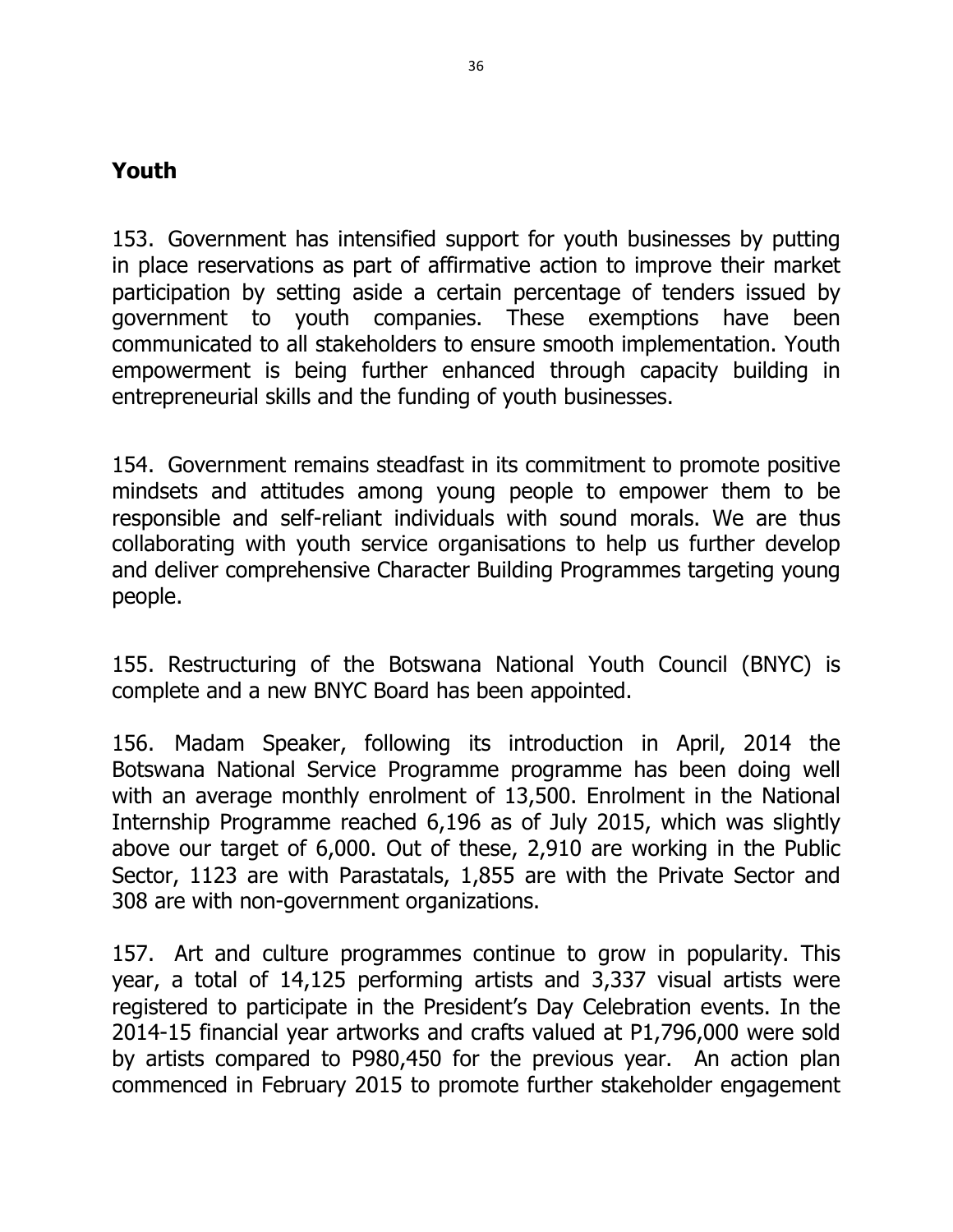in the production and marketing of crafts and artworks. Various national events such as Khawa Dune Challenge and Makgadikgadi Epic are in this context used as a platform to market Botswana arts and crafts internationally. Market days for Arts and Crafts have also been introduced in every district of the country.

## Library and Information Services

158. Our public libraries continue to transform from conventional book collections to information centres through ICT. As a result their operational hours have been extended to cater for the popularity of their expanded services, which include ICT training as well as free internet access. The provision of free ICT services in libraries contributes towards bridging the technological divide in local communities. To date 64 public libraries provide free access to internet and 63,744 members of the public have been trained on Basic ICT to enable them to participate in the cyber space to improve their lives.

159. Through the assistance of the Robert and Sara Rothschild Family Foundation the 13th library is under construction in Werda and should be operational before the end of this financial year.

## Sports

160. Botswana's performance in sport is improving every year with our athletes in various sport codes excelling at Continental and World level competitions. In this respect we continue to be inspired by the achievements of our internationally competitive athletes. Altogether since April 2015 Botswana athletes have won 141 medals (49 gold, 44 silver and 48 bronze) in international competitions; including two world champions at the Commonwealth Youth Games and three African champions, Nijel Amos, Isaac Makwala and Kabelo Kgosiemang. The success of local athletes has attracted worldwide attention, while instilling national pride and unity.

161. With the completion of the 26,000 seat Francistown Stadium we now have another venue capable of hosting major events. It will host the 4<sup>th</sup>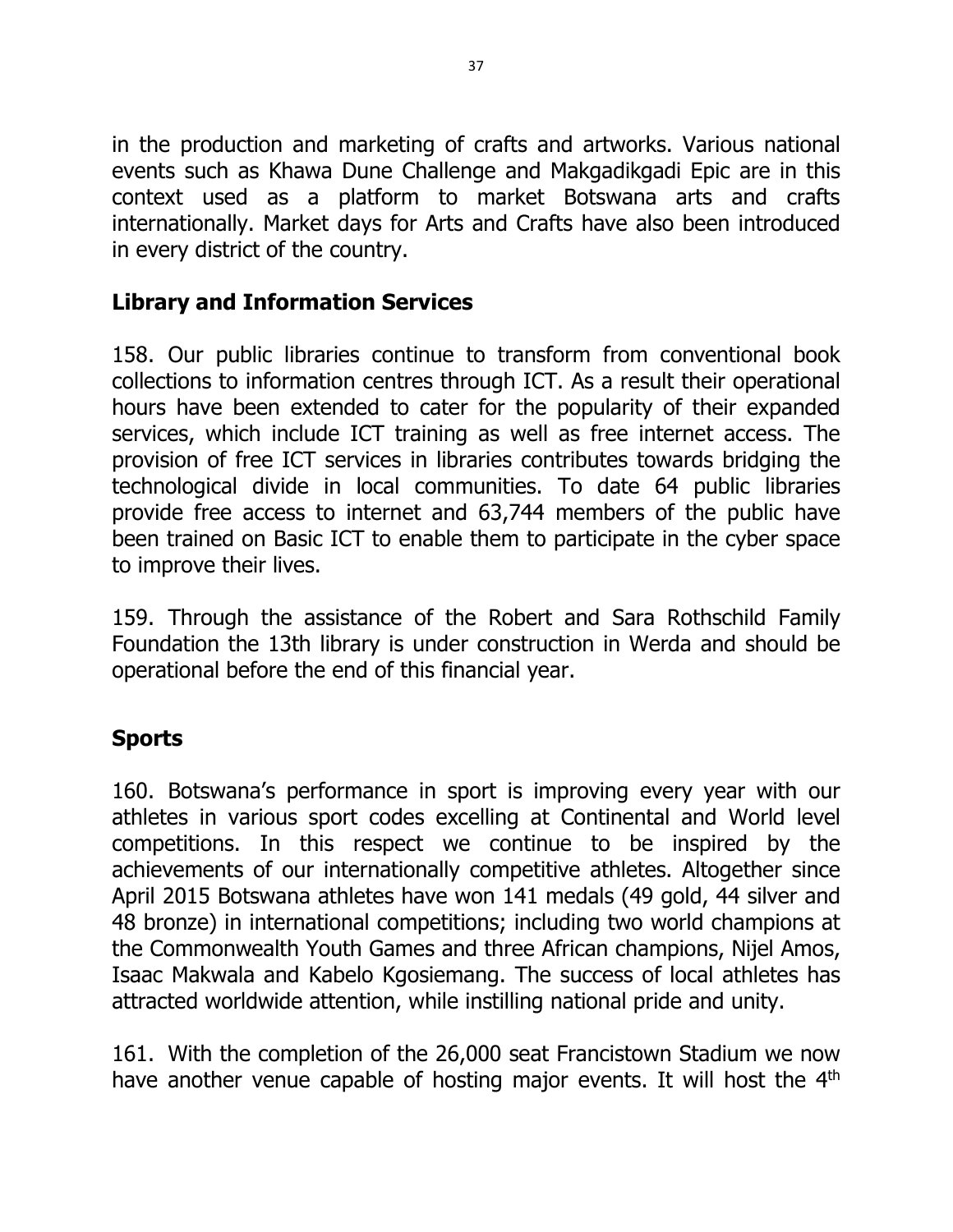edition of Botswana Games in December this year where over 3,000 young athletes from all over the country will compete.

### International Relations

162. Botswana continues to play an active and influential role in shaping the global agenda in line with our national priorities and international norms. In today's globalised world, where economies are increasingly intertwined, Botswana needs to work closely with the international community to ensure our survival and prosperity as a nation. We thus continue to add our voice, and support within our modest means where necessary, to the endeavours of all peace loving nations in defence and promotion of fundamental values of democracy, good governance, human rights, rule of law, sustainable development and international peace and security.

163. Madam Speaker, among the various multilateral organisations we belong to the Southern African Development Community (SADC) is of particular significance as our own wellbeing is ultimately intertwined with that of our neighbours. In August 2015 I began my one year term as the SADC Chairperson. My focus as SADC Chair is to give meaning to our commitments to industrialization and regional integration with a view to achieve sustainable development. In this respect I will be guided by the Revised Regional Indicative Strategic Plan (2015 – 2020), which was approved at the SADC Extra-ordinary Summit held in Harare on 29<sup>th</sup> April 2015.

164. Here it may be noted that notwithstanding some challenges in three countries, the political climate in our region is stable. We shall also continue to monitor developments in other parts of our continent, and make our modest contribution where we can. This is informed by our strongly held belief that for Africa to achieve economic development, it needs peace and security, as well as the consolidation of good governance.

165. Botswana also continues to make a modest contribution towards the consolidation of democracy in the region. In this regard, we have participated in SADC Elections Observer Missions. The recent adoption of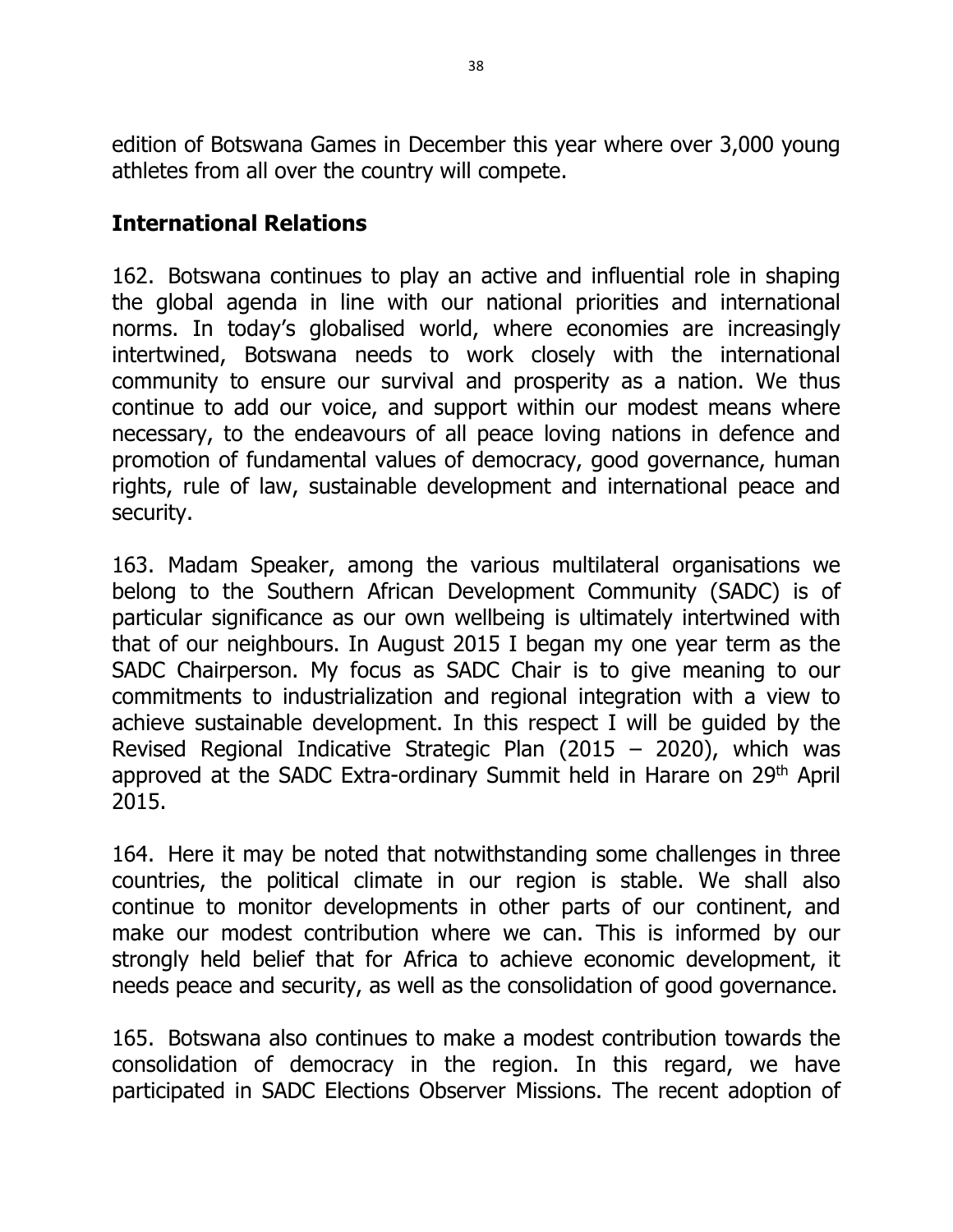the Revised SADC Guidelines and Principles, Governing Democratic Elections in the region is a notable milestone.

166. Botswana will continue to play her part as a compassionate member of the international community. Accordingly, we will continue to contribute to various appeals for assistance for victims of natural disasters, and participate in global efforts such as ongoing efforts to stem the spread of the Ebola virus. Continuing incidents of terrorism on the African continent are also a source of deep concern for us.

167. Botswana further remains committed to the International Criminal Court (ICC) and international Criminal Justice system. We will continue to support the ICC and cooperate with its operations. The drafting of legislation for the domestication of the Rome Statutes is at an advanced stage and should soon be brought before Parliament.

168. Let me also take this opportunity to once more express my profound gratitude and appreciation to all Governments, International Organizations and individuals, for the valuable support and development assistance they continue to generously extend to our country.

#### Conclusion

169. Madam Speaker before I conclude let me once again pay tribute to those institutions and individuals throughout our country who are devoting their time and resources to assist others. In this respect I wish to once more pay special tribute to the public officers across Government who since 2010 have been leading by example through their monthly participation in Community Service Day activities that continue to benefit literally thousands of their fellow citizens. Examples of the over 200 projects undertaken this past year include the construction and refurbishment of homes and other buildings, the upgrading of recreational areas, donations to deserving organizations, and direct support to families in need.